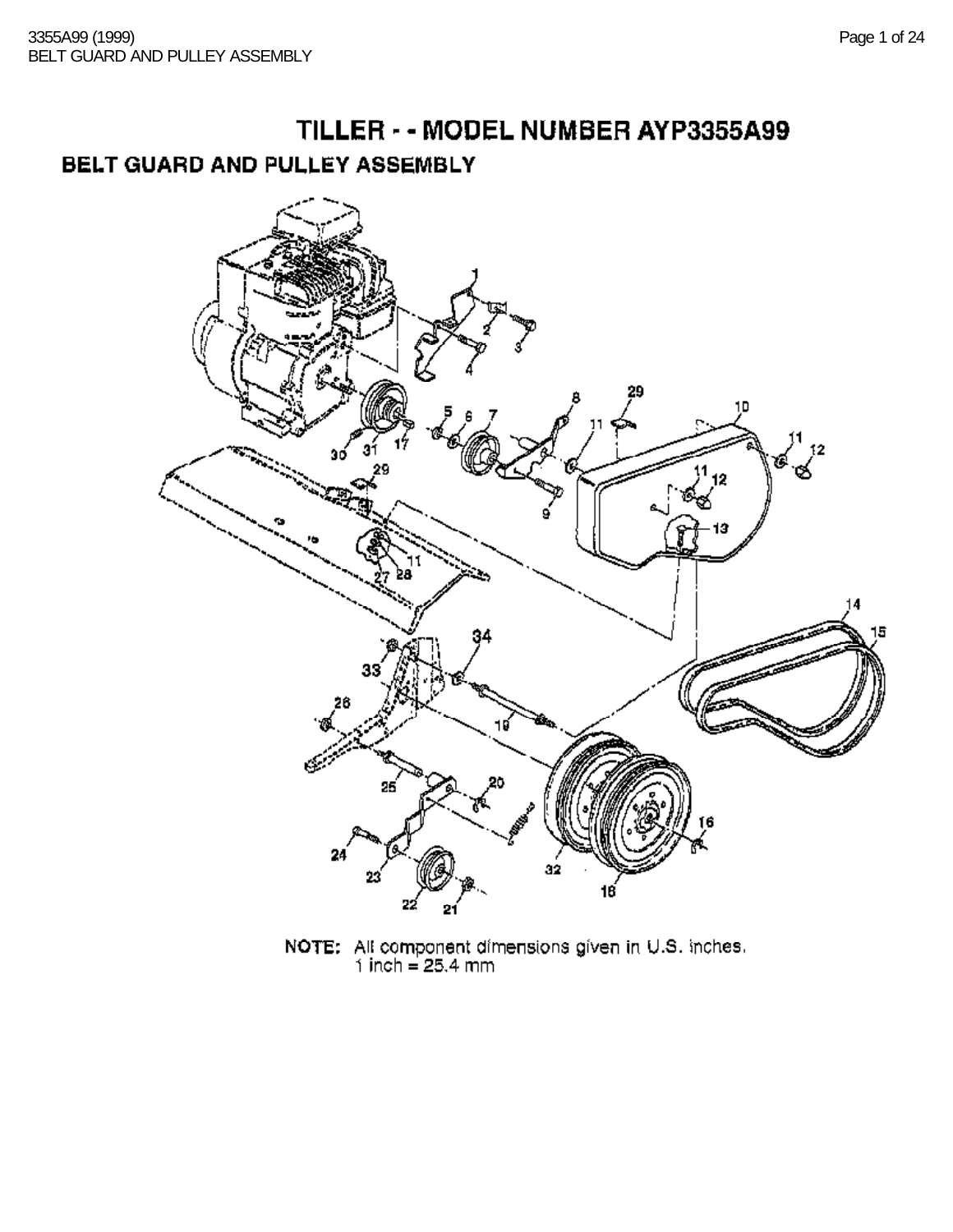#### 3355A99 (1999) Page 2 of 24 BELT GUARD AND PULLEY ASSEMBLY

 $\equiv$ 

| Ref # Part Number | Qty Description             |
|-------------------|-----------------------------|
| 1 166013          | <b>ASSY.BRKT.BELT GUARD</b> |
| 2 9484R           | CONDIUT CLIP T              |
| 3 86777           | SUB=750097                  |
| 4 74610812        | <b>BOLT.HEX.HEAD</b>        |
| 5 73220600        | NUT.HEX.3/8-16UNC           |
| 6 19131316        | <b>WASHER</b>               |
| 7 2009J           | <b>PULLEY W/SPACER</b>      |
| 8 127180X         | ARM.ASM.REV.IDLER           |
| 9 74760628        | <b>BOLT</b>                 |
| 10 156705X505     | "GUARD, BELT"               |
| 11 19091016       | <b>WASHER</b>               |
| 12 104213X        | <b>NUT-CAP TI</b>           |
| 13 72140406       | <b>BOLT T</b>               |
| 14 133035         | BELT-V                      |
| 15 2614J          | SUB=TH3H440                 |
| 16 12000028       | <b>SUB=2267J</b>            |
| 17 2649M          | <b>KEYT</b>                 |
| 18 151236         | "SHEAVE, TRANS.""D"""       |
| 19 110550X        | <b>BOLT TI</b>              |
| 20 12000036       | <b>KLIP RING TI</b>         |
| 21 73350600       | <b>NUT</b>                  |
| 22 161806         | "PULLEY, IDLER"             |
| 23 162290         | "ARM, IDLER"                |
| 24 74760620       | SUB=74780620                |
| 25 106968X        | SHAFT IDLER TI              |
| 26 73350500       | JAM NUT TI                  |
| 27 73220400       | SUB=50675                   |
| 28 10040400       | <b>LOCKWASHER</b>           |
| 29 109227X        | PAD IDLER TI                |
| 30 23200404       | <b>SET SCREW</b>            |
| 31 101189L        | <b>ENGINE PULLEY TI</b>     |
| 32 151223         | SHEAVE.TRANS                |
| 33 19091416       | <b>WASHER</b>               |
| 34 73510400       | <b>NUT</b>                  |
|                   |                             |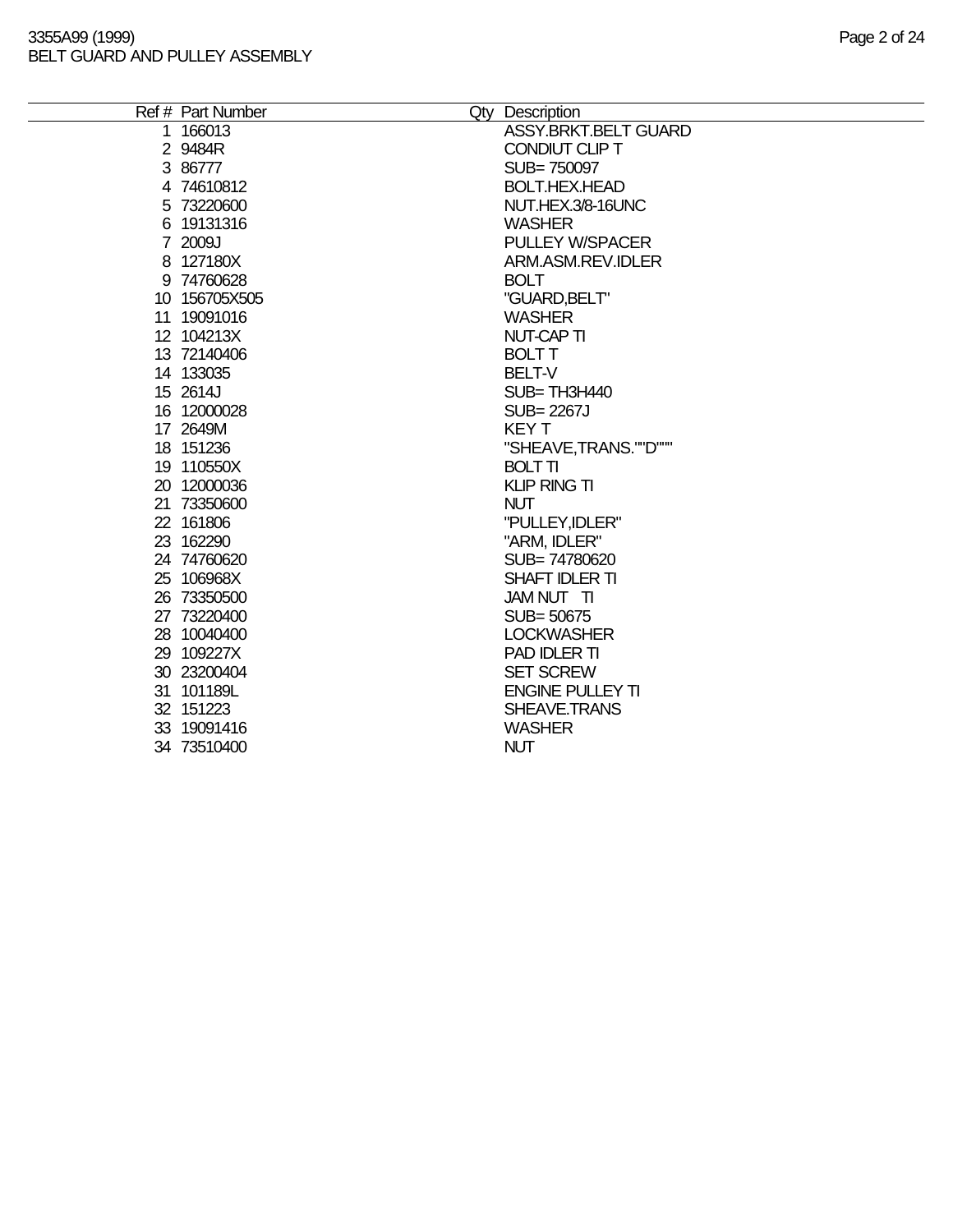## TILLER - - MODEL NUMBER AYP3355A99

**DECALS** 

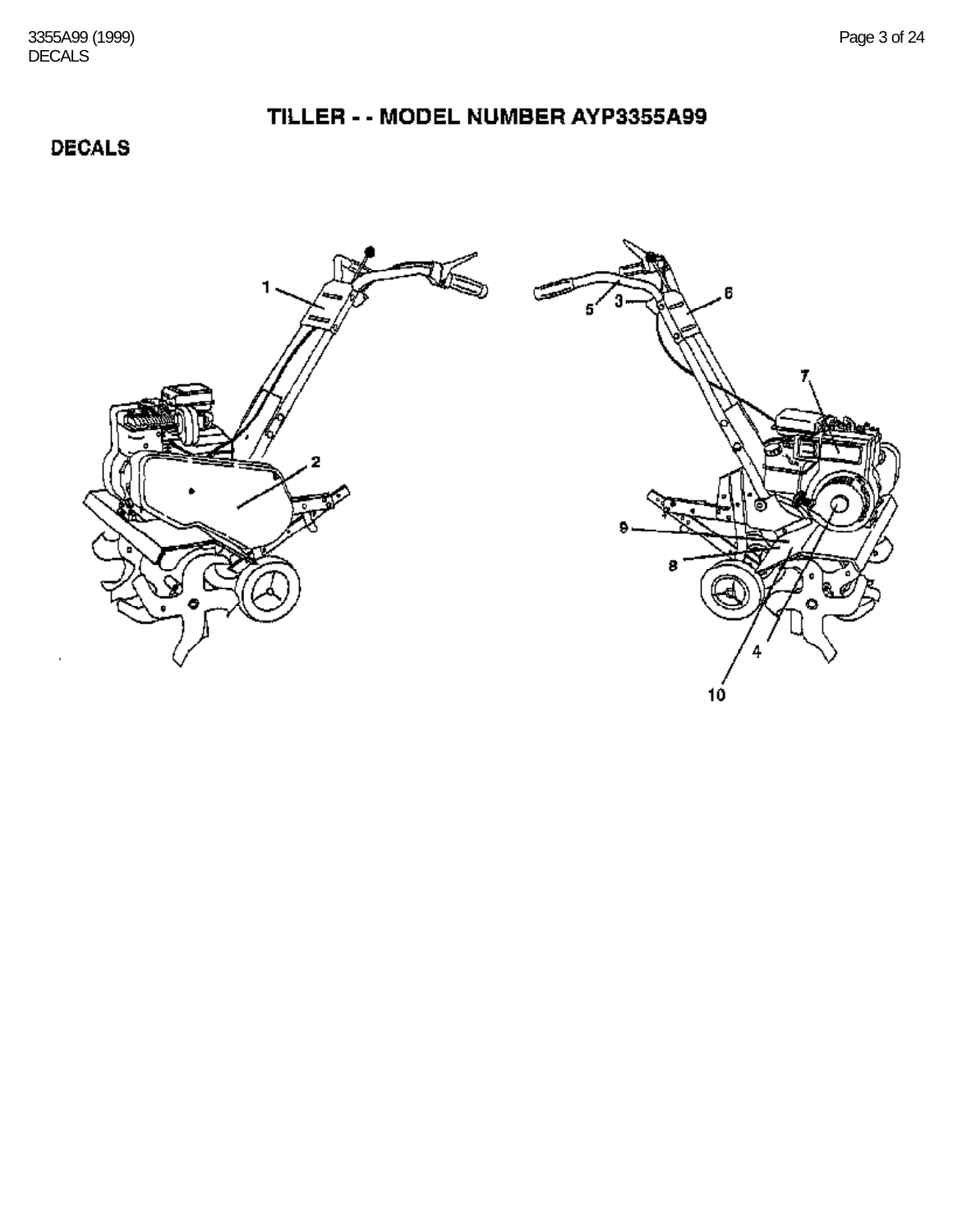| Ref # Part Number<br>Qtv | <b>Description</b>              |
|--------------------------|---------------------------------|
| 146348                   | DECAL.CNTRL.PNL.5               |
| 2 146355                 | DECAL.BELT.GUARD                |
| 3 121753X                | <b>DECAL REVERSE</b>            |
| 4 165278                 | SUB= 273721                     |
| 5 120431X                | <b>DECAL TI</b>                 |
| 6 162828                 | DECAL-SERVICE REV. PANEL WIZARD |
| 165266                   | SUB= 271948                     |
| 8 120075X                | <b>DECAL TI</b>                 |
| 9 127521                 | <b>NLA</b>                      |
| 10 162215                | DECAL TINE SHIELD               |
| 167629                   | MANUAL.O.3355A99.E              |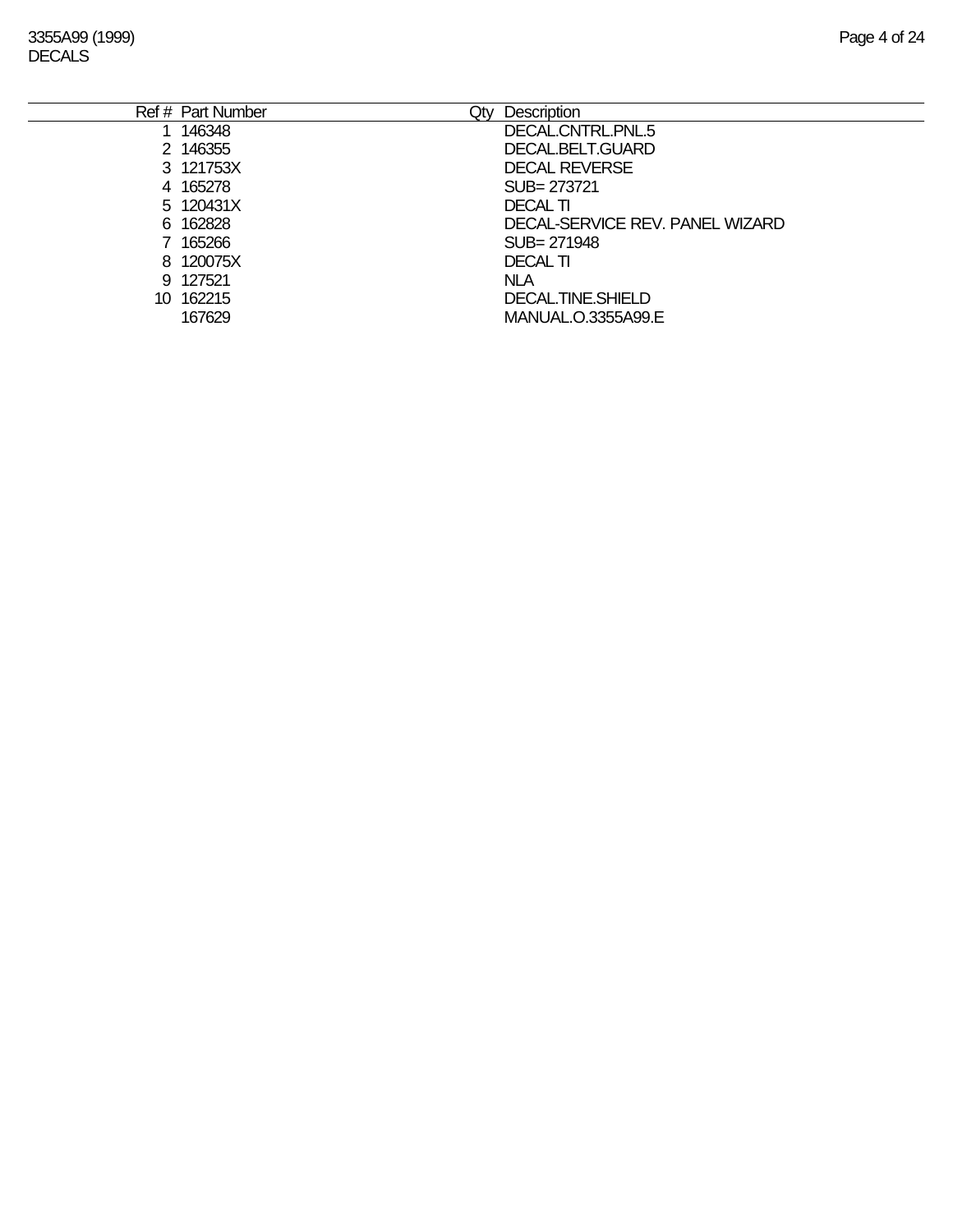## TILLER - - MODEL NUMBER AYP3355A99 ENGINE, BRIGGS & STRATTON - - MODEL NUMBER 137202, TYPE NO. 1124-E1

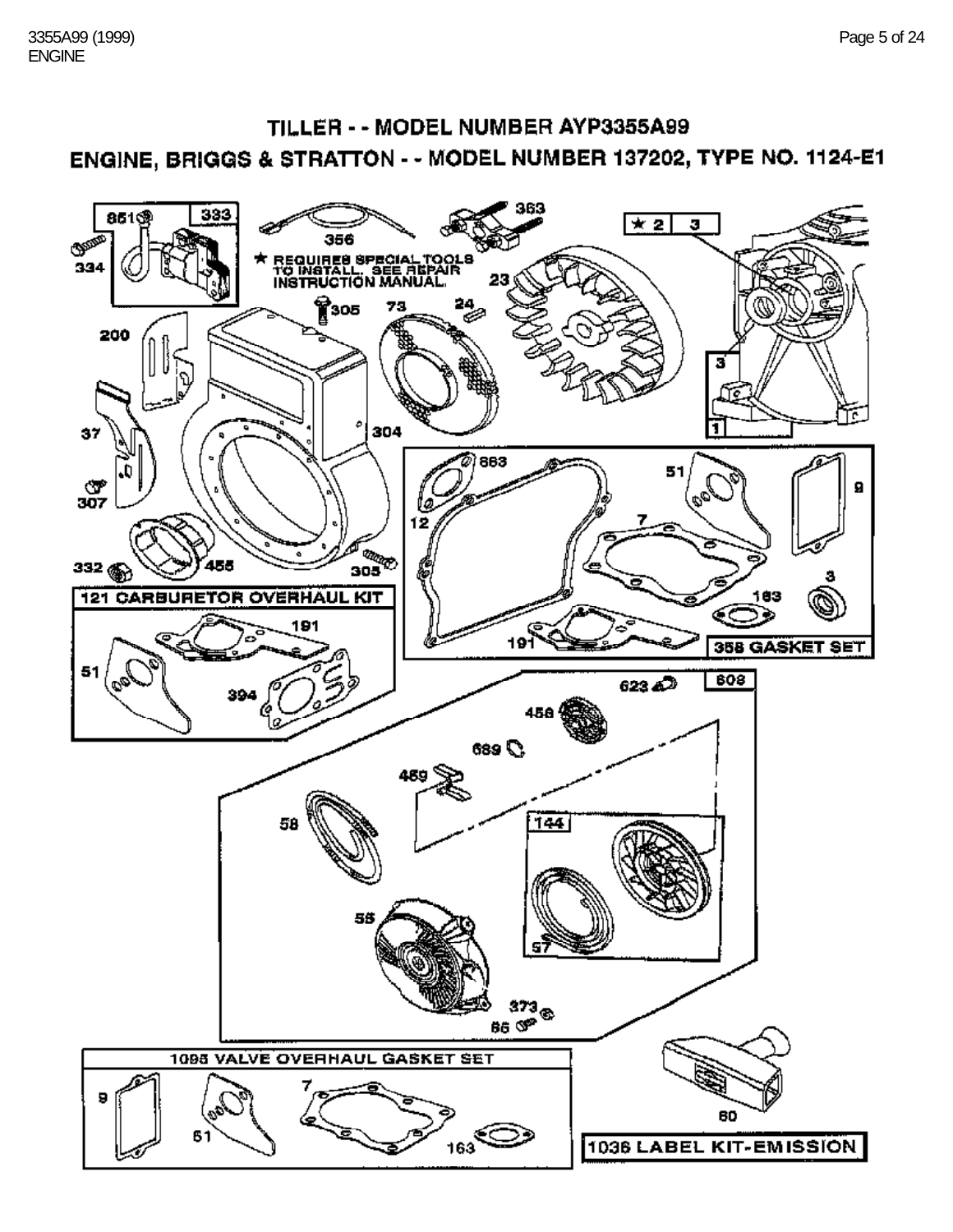| Ref # Part Number | Qty Description                      |
|-------------------|--------------------------------------|
| 1 497144          | <b>CYLINDER ASSEMBLY</b>             |
| 2 399268          | <b>BUSHING, CYLINDER</b>             |
| 3 299819          | SEAL, OIL                            |
| 5 214040          | <b>HEAD, CYLINDER</b>                |
|                   |                                      |
| 7 272157          | <b>GASKET, CYLINDER HEAD</b>         |
| 8 495774          | <b>BREATHER ASSEMBLY</b>             |
| 9 27549           | <b>GASKET, VALVE COVER</b>           |
| 10 94621          | <b>SCREW, STEMS</b>                  |
| 11 66578          | <b>GROMMET, BREATHER TUBE</b>        |
| 12 270080         | GASKET CRANKCASE STANDARD .015"      |
| 12 270125         | <b>GASKET, CRANKCASE .005" THICK</b> |
| 12 270126         | GASKET, CRANKCASE .009" THICK        |
|                   |                                      |
| 13 94221          | SCREW, CYLINDER HEAD 2-3/32"         |
| 14 94679          | SCREW, CYLINDER HEAD 2-15/32"        |
| 15 94916          | PLUG, PIPE, HEX SOCKET               |
| 16 492088         | <b>CRANKSHAFT</b>                    |
| 16 94388          | <b>TIMING GEAR KEY</b>               |
| 18 494044         | COVER ASSEMBLY, CRANKCASE            |
| 19 495660         | <b>BUSHING, CRANKCASE COVER</b>      |
| 20 294606         | SEAL, OIL                            |
|                   |                                      |
| 21 281658         | PLUG-OIL FILLER                      |
| 21A 399195        | SEAL ASSEMBLY, CYLINDER PLUG         |
| 22 94980          | <b>SCREW, COVER MOUNTING</b>         |
| 23 393673         | FLYWHEEL-MAGNETO                     |
| 24 222698         | <b>KEY, FLYWHEEL</b>                 |
| 25 298904         | PISTON ASSEMBLY, STANDARD            |
| 25 298905         | PISTON ASSEMBLY .010" OVERSIZE       |
| 25 298906         | PISTON ASSEMBLY .020" OVERSIZE       |
| 25 298907         | PISTON ASSEMBLY .030" OVERSIZE       |
|                   |                                      |
| 26 298982         | RING SET, PISTON, STANDARD           |
| 26 299742         | RING SET, PISTON, CHROME, STANDARD   |
| 26 298983         | RING SET, PISTON .010" OVERSIZE      |
| 26 298984         | RING SET, PISTON .020" OVERSIZE      |
| 26 298985         | RING SET, PISTON .030" OVERSIZE      |
| 27 26026          | <b>LOCK, PISTON PIN</b>              |
| 28 298909         | PIN ASSY, PISTON, STD                |
| 28 298908         | PIN ASSEMBLY, PISTON .005" OVERSIZE  |
| 29 299430         |                                      |
|                   | ROD ASSEMBLY, CONNECTING             |
| 29 390459         | ROD ASSEMBLY, CONNECTING             |
| 30 221890         | DIPPER, CONNECTING ROD               |
| 32 94745          | <b>SCREW, CONNECTING ROD</b>         |
| 33 211119         | VALVE, EXHAUST                       |
| 34 261044         | <b>VALVE, INTAKE</b>                 |
| 35 260552         | <b>SPRING, INTAKE VALVE</b>          |
| 36 26478          | SPRING, EXHAUST VALVE                |
| 37 222443         | <b>GUARD, FLYWHEEL</b>               |
|                   |                                      |
| 40 93312          | <b>RETAINER, VALVE SPRING</b>        |
| 45 260642         | TAPPET, VALVE                        |
| 46 214726         | <b>GEAR-CAM</b>                      |
| 51 273113         | <b>GASKET, CARBURETOR MOUNTING</b>   |
| 55 497442         | <b>HOUSING, REWIND STARTER</b>       |
| 56 498144         | PULLEY, REWIND STARTER               |
| 58 66894          | ROPE, REWIND STARTER                 |
| 60 691915         | <b>HANDLE, REWIND STARTER</b>        |
|                   |                                      |
| 65 94904          | <b>SCREW, SEMS</b>                   |
| 65A 94669         | <b>SCREW, HEX</b>                    |
| 73 225176         | <b>SCREEN, ROTATING</b>              |
| 81 222263         | LOCK, SCREW                          |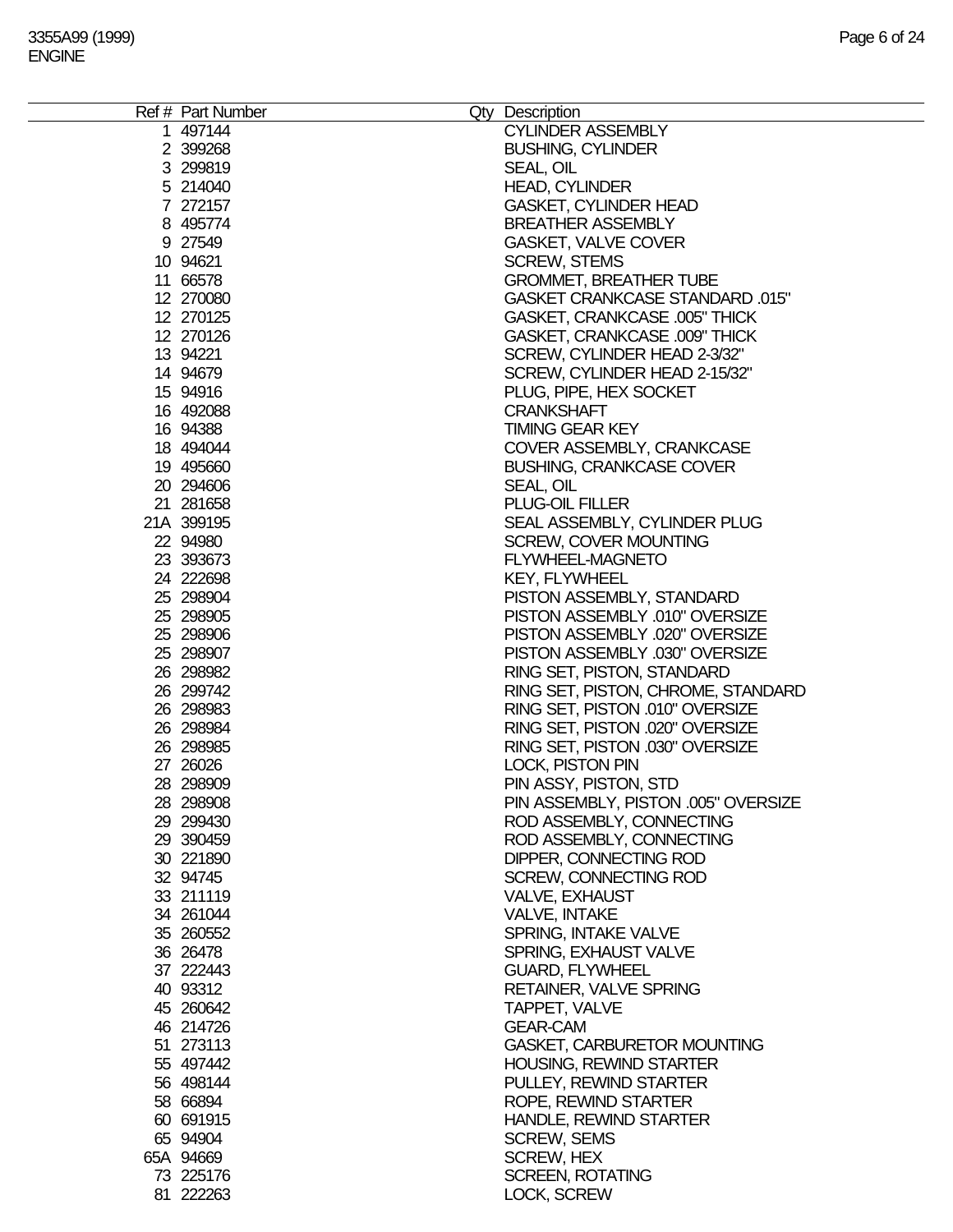| Ref # Part Number | Qty Description                        |
|-------------------|----------------------------------------|
| 90 498298         | <b>CARBURETOR ASSEMBLY</b>             |
| 95 93499          | <b>SCREW</b>                           |
| 96 223793         | <b>THROTTLE, CARBURETOR</b>            |
| 97 497600         | SHAFT & LEVER, THROTTLE                |
| 108 497230        | VALVE & SHAFT GROUP, CHOKE             |
| 111 262715        | SPRING, CHOKE                          |
| 121 495606        | CARBURETOR OVERHAUL KIT                |
| 124 94913         | <b>SCREW, TORX HEX</b>                 |
| 127 220352        | PLUG, WELCH                            |
| 127A 223789       | PLUG, WELCH                            |
| 147 231955        | <b>JET-PILOT</b>                       |
| 152 260575        |                                        |
|                   | SPRING, THROTTLE ADJUSTMENT            |
| 154 93527         | SCREW, MACHINE, ROUND HEAD             |
| 162 490589        | <b>SCREW AND COLLAR</b>                |
| 163 271935        | GASKET, AIR CLEANER MOUNTING           |
| 180 495405        | <b>TANK ASSEMBLY, FUEL</b>             |
| 181 494559        | CAP, FUEL TANK                         |
| 190 94924         | <b>SCREW, TORX</b>                     |
| 190A 94919        | <b>SCREW, TORX</b>                     |
| 191 272489        | <b>GASKET, FUEL TANK TO CARBURETOR</b> |
| 200 223886        | GUIDE, AIR                             |
| 202 262280        | LINK, GOVERNOR                         |
| 203 280720        | <b>BELL CRANK</b>                      |
| 205 231520        | <b>SCREW, SHOULDER</b>                 |
| 208 262279        | ROD, SPEED CONTROL                     |
| 209 262948        | SPRING-GOVERNOR                        |
| 211 263031        | <b>SPRING</b>                          |
| 212 262270        | LINK, THROTTLE                         |
| 216 262359        | LINK, CHOKE                            |
| 219 494845        | <b>GEAR, GOVERNOR</b>                  |
| 220 221551        | <b>WASHER THRUST</b>                   |
| 222 490649        | PANEL, CONTROL                         |
| 227 490374        |                                        |
|                   | LEVER ASSEMBLY, GOVERNOR               |
| 230 94927         | <b>WASHER, GOVERNOR LEVER</b>          |
| 256 223813        | <b>CRANK, BELL</b>                     |
| 257 93543         | SCREW, SEMS, HEX HEAD                  |
| 300 493936        | MUFFLER-EXHAUST                        |
| 304 495759        | <b>HOUSING, BLOWER</b>                 |
| 305 690960        | <b>SCREW, HEX</b>                      |
| 306 224820        | SHIELD, CYLINDER                       |
| 307 94680         | <b>SCREW, CYLINDER SHIELD</b>          |
| 308 224738        | <b>COVER, CYLINDER HEAD</b>            |
| 332 94877         | NUT, FLYWHEEL                          |
| 333 397358        | <b>ARMATURE GROUP</b>                  |
| 334 93414         | <b>SCREW, ARMATURE MOUNTING</b>        |
| 337 802592        | PLUG, SPARK                            |
| 346 94896         | <b>SCREW, SEMS</b>                     |
| 356 398808        | <b>WIRE, GROUND</b>                    |
| 358 495603        | <b>GASKET SET</b>                      |
| 363 19069         | PULLEY, FLYWHEEL                       |
| 373 94908         | NUT, HEX                               |
| 383 89838         | <b>WRENCH SPARK PLUG</b>               |
| 392 262328        | SPRING, FUEL PUMP DIAPHRAGM            |
| 393 225058        | <b>SCREEN-CARBURETOR</b>               |
| 394 272538        | <b>DIAPHRAGM</b>                       |
| 414 220982        | <b>WASHER</b>                          |
| 432 221377        | CAP, SPRING                            |
|                   |                                        |
| 433 93265         | PIN, DIAPHRAGM COVER                   |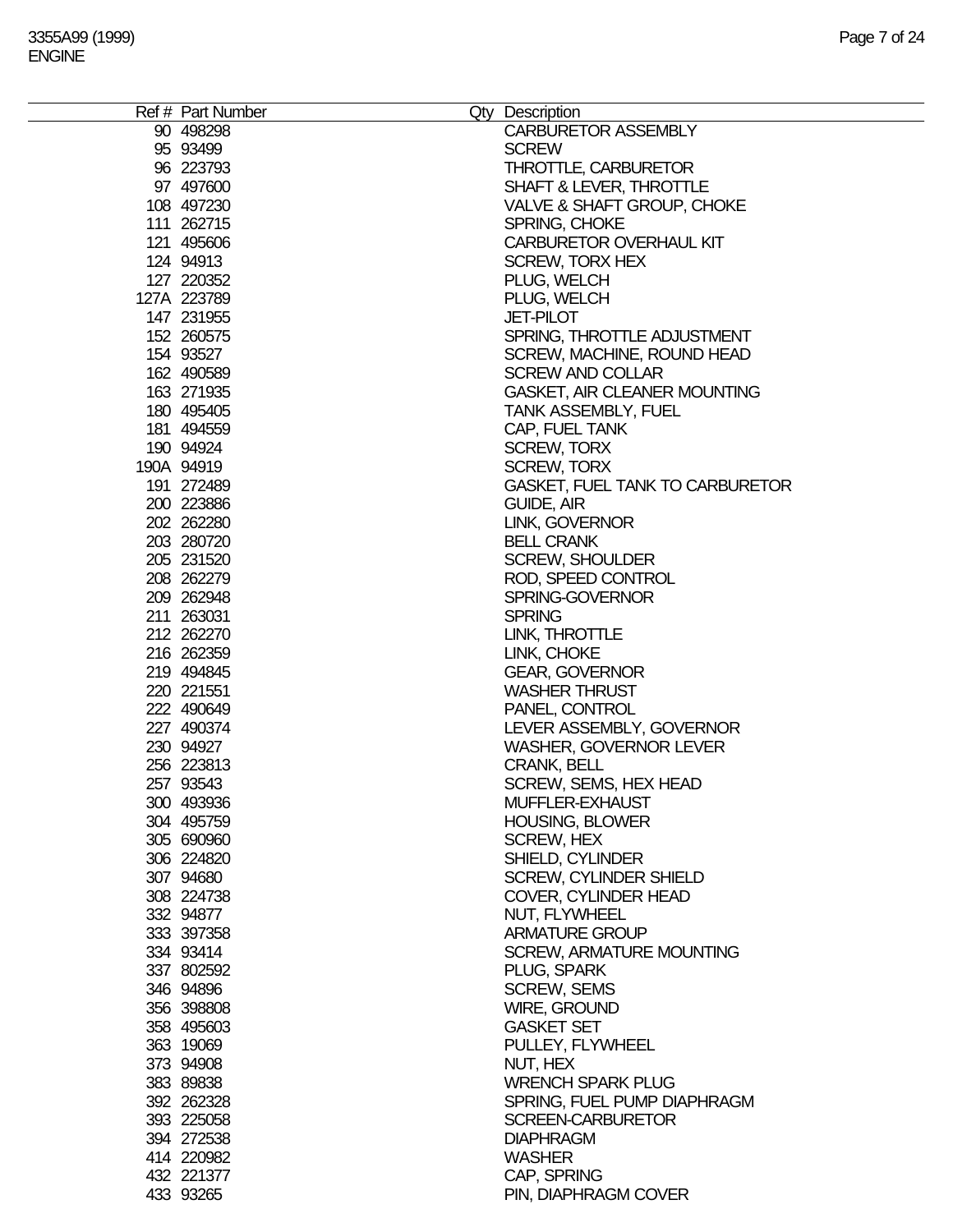| Ref # Part Number | Qty Description                    |
|-------------------|------------------------------------|
| 434 213963        | COVER, DIAPHRAGM                   |
| 435 93141         | <b>SCREW, DIAPHRAGM</b>            |
| 455 225121        | <b>CUP, STARTER</b>                |
| 456 281503        | <b>RETAINER, STARTER</b>           |
| 459 281505        | PAWL, RATCHET                      |
| 467 280715        | <b>KNOB, CONTROL</b>               |
| 524 271485        | <b>SEAL, FILLER TUBE</b>           |
| 526 94914         | SCREW, SEMS, TANK BRACKET MOUNT    |
| 527 223786        | <b>CLAMP BREATHER TUBE</b>         |
| 528 231550        | <b>TUBE, BREATHER</b>              |
| 529 67838         |                                    |
|                   | <b>GROMMET, BREATHER TUBE</b>      |
| 535 491435        | FILTER, AIR                        |
| 536 494279        | AIR CLEANER KIT                    |
| 542 94897         | <b>SCREW</b>                       |
| 552 231079        | <b>BUSHING, GOVERNOR CRANK</b>     |
| 562 94907         | <b>BOLT, GOVENOR LEVEL</b>         |
| 592 231978        | NUT, HEX                           |
| 608 692696        | STARTER ASSEMBLY, REWIND           |
| 611 231068        | PIPE FUEL                          |
| 612 391813        | FUEL PIPE AND CLIP ASSEMBLY        |
| 613 93935         | <b>SCREW, HEX HEAD</b>             |
| 614 93306         | <b>COTTER, HAIR PIN</b>            |
| 616 495243        | <b>CRANK, GOVERNOR</b>             |
| 621 396847        | SWITCH, STOP                       |
| 623 94943         | P/N CONFLICT - CHECK WITH SUPPLIER |
| 634 271853        | WASHER, THROTTLE SHAFT, FOAM       |
| 635 66538         | <b>ELBOW, SPARK PLUG</b>           |
| 676 393757        | DEFLECTOR, EXHAUST, SIDE OUTLET    |
| 679 270382        | WASHER, FOAM                       |
| 680 221839        | <b>WASHER, BRASS</b>               |
| 689 263073        | <b>SPRING, RETAINER</b>            |
| 741 262992        | <b>GEAR, TIMING</b>                |
| 779 262570        |                                    |
|                   | LINK, SPEED CONTROL                |
| 780 225029        | <b>ANCHOR, SPRING</b>              |
| 851 493880        | <b>TERMINAL, IGNITION CABLE</b>    |
| 869 211787        | SEAT, INTAKE VALVE, STANDARD       |
| 870 211172        | SEAT, INTAKE VALVE, STANDARD       |
| 871 262001        | <b>GUIDE, EXHAUST VALVE</b>        |
| 871 63709         | <b>GUIDE, INTAKE VALVE</b>         |
| 883 272309        | <b>GASKET, EXHAUST</b>             |
| 916 280321        | RACK, GEAR CONTROL                 |
| 966 492797        | <b>BASE, AIR CLEANER</b>           |
| 967 491588        | SUB= 3364                          |
| 968 495872        | COVER, AIR CLEANER                 |
| 969 490073        | <b>SCREW, COVER MOUNTING</b>       |
| 971 94902         | <b>SCREW, HEX HEAD</b>             |
| 987 398970        | <b>SEAL, THROTTLE SHAFT</b>        |
| 995 225057        | LEVER, BRACKET ASSY                |
| 1012 490507       | <b>RETAINER, LINK</b>              |
| 1036 499345       | <b>LABEL KIT-EMISSIONS</b>         |
| 1095 498529       | <b>VALVE OVERHAUL GASKET KIT</b>   |
| 2500 137202-1114  | <b>ENGINE</b>                      |
|                   |                                    |
| 491145            | <b>SHORTBLOCK</b>                  |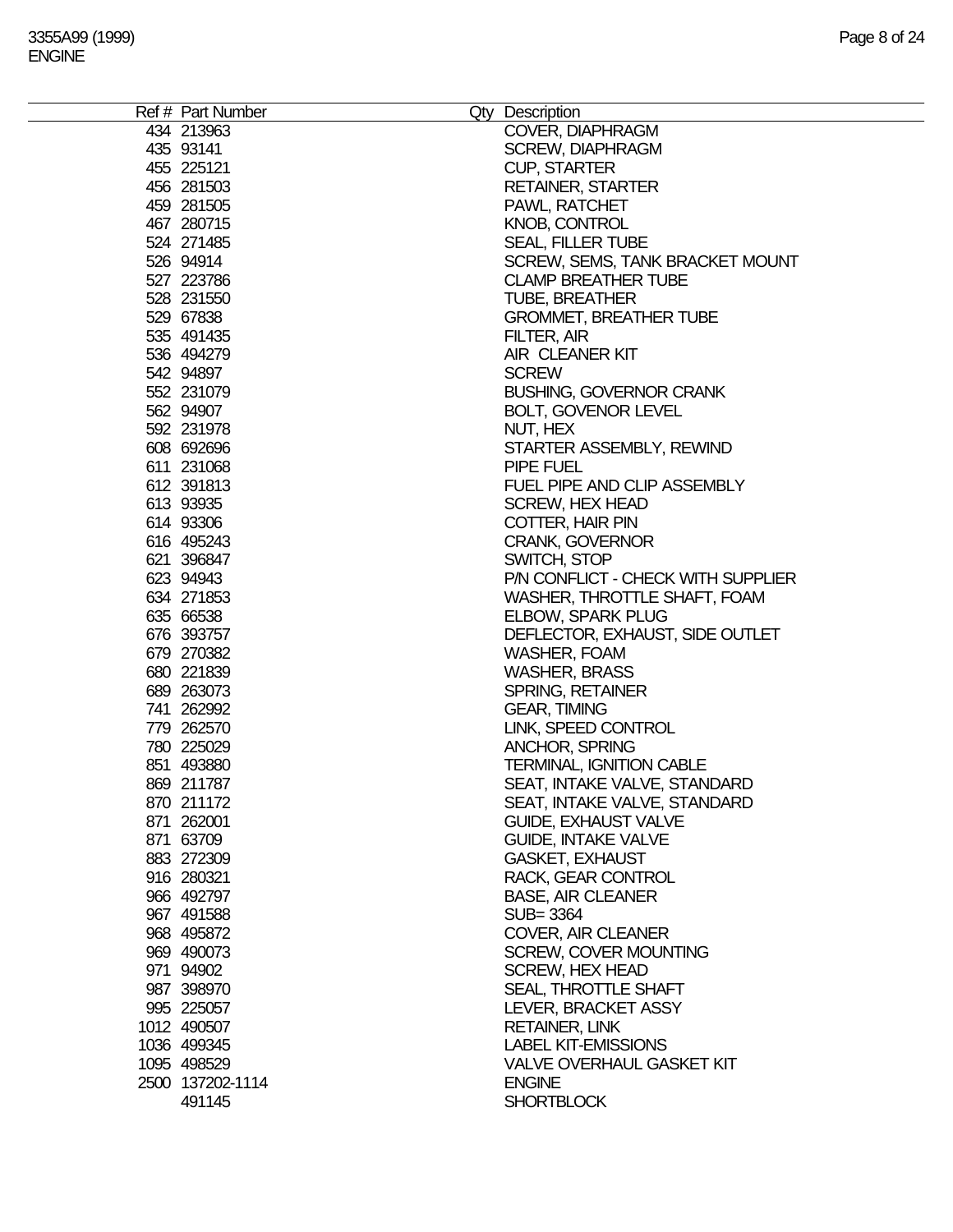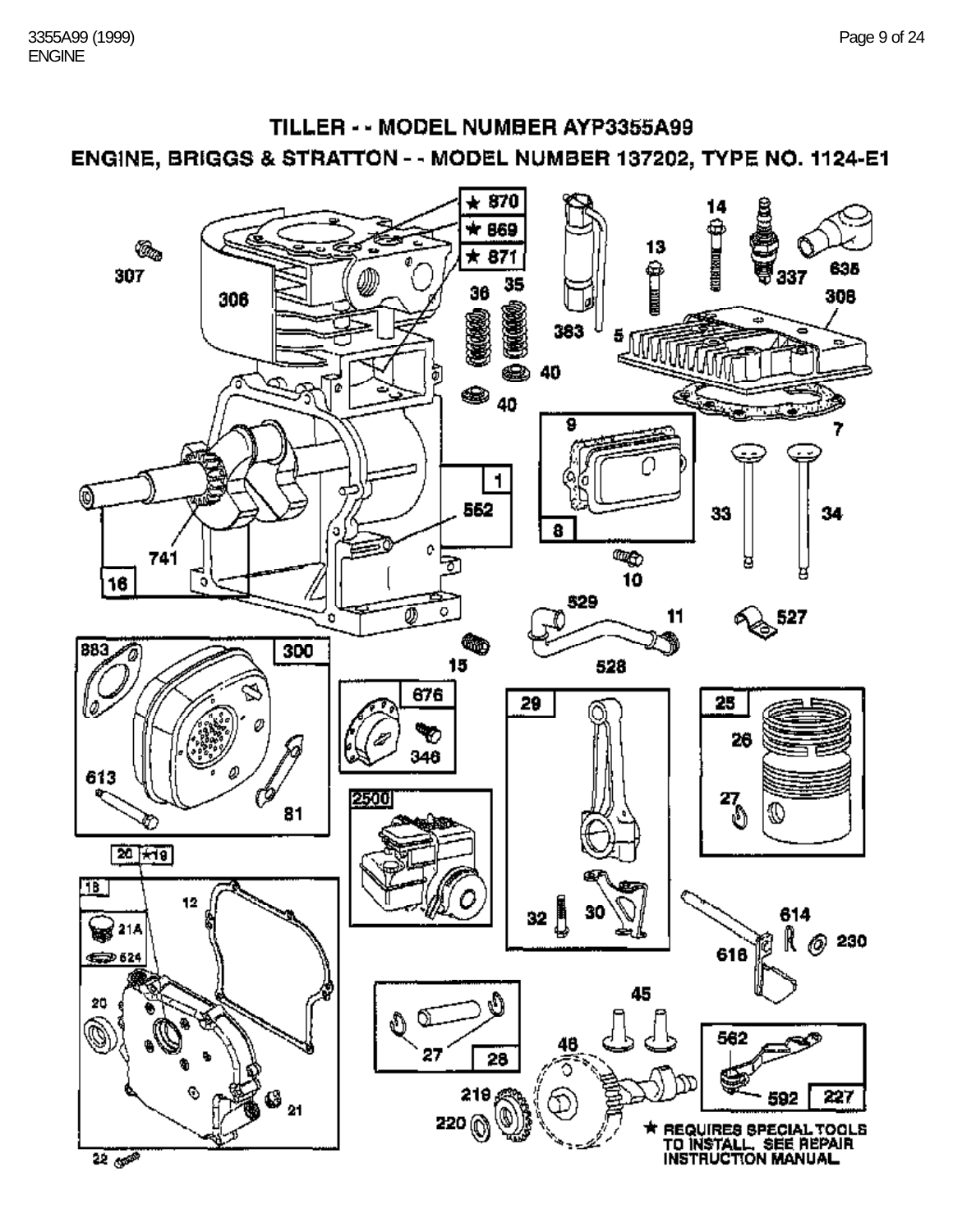| Ref # Part Number<br>1 497144 | Qty Description<br><b>CYLINDER ASSEMBLY</b>                  |
|-------------------------------|--------------------------------------------------------------|
| 2 399268                      | <b>BUSHING, CYLINDER</b>                                     |
| 3 299819                      | SEAL, OIL                                                    |
| 5 214040<br>7 272157          | <b>HEAD, CYLINDER</b><br><b>GASKET, CYLINDER HEAD</b>        |
| 8 495774                      | <b>BREATHER ASSEMBLY</b>                                     |
| 9 27549                       | <b>GASKET, VALVE COVER</b>                                   |
| 10 94621                      | <b>SCREW, STEMS</b>                                          |
| 11 66578                      | <b>GROMMET, BREATHER TUBE</b>                                |
| 12 270080                     | <b>GASKET CRANKCASE STANDARD .015"</b>                       |
| 12 270125                     | <b>GASKET, CRANKCASE .005" THICK</b>                         |
| 12 270126                     | GASKET, CRANKCASE .009" THICK                                |
| 13 94221                      | SCREW, CYLINDER HEAD 2-3/32"                                 |
| 14 94679                      | SCREW, CYLINDER HEAD 2-15/32"                                |
| 15 94916                      | PLUG, PIPE, HEX SOCKET                                       |
| 16 492088                     | <b>CRANKSHAFT</b>                                            |
| 16 94388                      | <b>TIMING GEAR KEY</b>                                       |
| 18 494044                     | COVER ASSEMBLY, CRANKCASE                                    |
| 19 495660                     | <b>BUSHING, CRANKCASE COVER</b>                              |
| 20 294606                     | SEAL, OIL                                                    |
| 21 281658<br>21A 399195       | PLUG-OIL FILLER                                              |
| 22 94980                      | SEAL ASSEMBLY, CYLINDER PLUG<br><b>SCREW, COVER MOUNTING</b> |
| 23 393673                     | <b>FLYWHEEL-MAGNETO</b>                                      |
| 24 222698                     | <b>KEY, FLYWHEEL</b>                                         |
| 25 298904                     | PISTON ASSEMBLY, STANDARD                                    |
| 25 298905                     | PISTON ASSEMBLY .010" OVERSIZE                               |
| 25 298906                     | PISTON ASSEMBLY .020" OVERSIZE                               |
| 25 298907                     | PISTON ASSEMBLY .030" OVERSIZE                               |
| 26 298982                     | RING SET, PISTON, STANDARD                                   |
| 26 299742                     | RING SET, PISTON, CHROME, STANDARD                           |
| 26 298983                     | RING SET, PISTON .010" OVERSIZE                              |
| 26 298984                     | RING SET, PISTON .020" OVERSIZE                              |
| 26 298985                     | RING SET, PISTON .030" OVERSIZE                              |
| 27 26026                      | LOCK, PISTON PIN                                             |
| 28 298909                     | PIN ASSY, PISTON, STD                                        |
| 28 298908                     | PIN ASSEMBLY, PISTON .005" OVERSIZE                          |
| 29 29 94 30                   | ROD ASSEMBLY, CONNECTING                                     |
| 29 390459                     | ROD ASSEMBLY, CONNECTING                                     |
| 30 221890<br>32 94745         | DIPPER, CONNECTING ROD<br>SCREW, CONNECTING ROD              |
| 33 211119                     | VALVE, EXHAUST                                               |
| 34 261044                     | <b>VALVE, INTAKE</b>                                         |
| 35 260552                     | SPRING, INTAKE VALVE                                         |
| 36 26478                      | SPRING, EXHAUST VALVE                                        |
| 37 222443                     | <b>GUARD, FLYWHEEL</b>                                       |
| 40 93312                      | <b>RETAINER, VALVE SPRING</b>                                |
| 45 260642                     | TAPPET, VALVE                                                |
| 46 214726                     | <b>GEAR-CAM</b>                                              |
| 51 273113                     | <b>GASKET, CARBURETOR MOUNTING</b>                           |
| 55 497442                     | HOUSING, REWIND STARTER                                      |
| 56 498144                     | PULLEY, REWIND STARTER                                       |
| 58 66894                      | ROPE, REWIND STARTER                                         |
| 60 691915                     | <b>HANDLE, REWIND STARTER</b>                                |
| 65 94904                      | <b>SCREW, SEMS</b>                                           |
| 65A 94669                     | <b>SCREW, HEX</b>                                            |
| 73 225176                     | <b>SCREEN, ROTATING</b>                                      |
| 81 222263                     | LOCK, SCREW                                                  |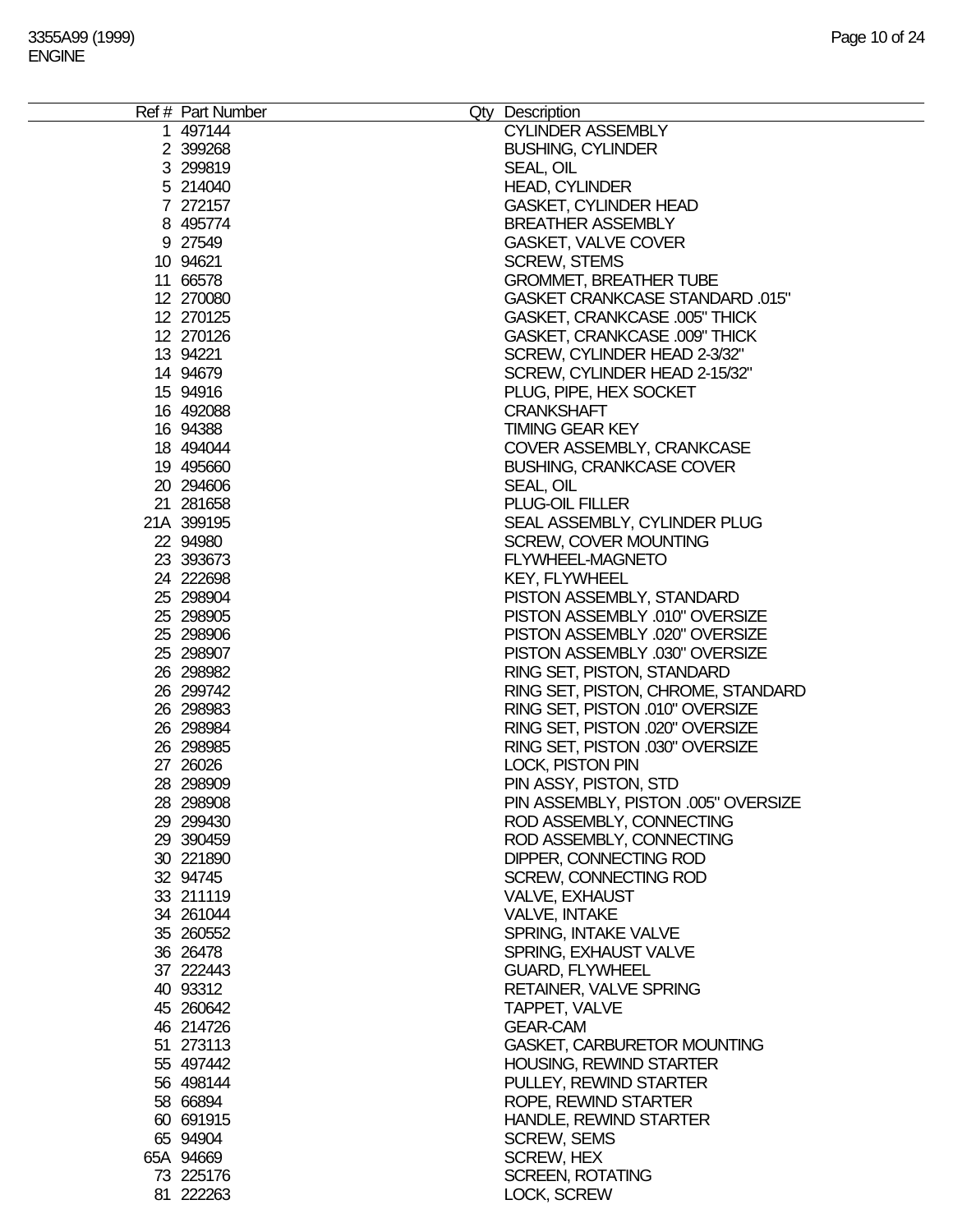| Ref # Part Number        | Qty Description                               |
|--------------------------|-----------------------------------------------|
| 90 498298                | <b>CARBURETOR ASSEMBLY</b>                    |
| 95 93499                 | <b>SCREW</b>                                  |
| 96 223793                | <b>THROTTLE, CARBURETOR</b>                   |
| 97 497600                | <b>SHAFT &amp; LEVER, THROTTLE</b>            |
| 108 497230               | <b>VALVE &amp; SHAFT GROUP, CHOKE</b>         |
| 111 262715               | SPRING, CHOKE                                 |
| 121 495606               | <b>CARBURETOR OVERHAUL KIT</b>                |
| 124 94913                | <b>SCREW, TORX HEX</b>                        |
| 127 220352               | PLUG, WELCH                                   |
| 127A 223789              | PLUG, WELCH                                   |
| 147 231955               | <b>JET-PILOT</b>                              |
| 152 260575               | SPRING, THROTTLE ADJUSTMENT                   |
| 154 93527                | SCREW, MACHINE, ROUND HEAD                    |
| 162 490589               | <b>SCREW AND COLLAR</b>                       |
| 163 271935               | <b>GASKET, AIR CLEANER MOUNTING</b>           |
| 180 495405               | <b>TANK ASSEMBLY, FUEL</b>                    |
| 181 494559               | CAP, FUEL TANK                                |
| 190 94924                | <b>SCREW, TORX</b>                            |
| 190A 94919               | <b>SCREW, TORX</b>                            |
| 191 272489               | <b>GASKET, FUEL TANK TO CARBURETOR</b>        |
| 200 223886               | GUIDE, AIR                                    |
| 202 262280               | LINK, GOVERNOR                                |
| 203 280720               | <b>BELL CRANK</b>                             |
| 205 231520               | <b>SCREW, SHOULDER</b>                        |
| 208 262279               |                                               |
|                          | ROD, SPEED CONTROL                            |
| 209 262948<br>211 263031 | SPRING-GOVERNOR                               |
|                          | <b>SPRING</b>                                 |
| 212 262270               | LINK, THROTTLE                                |
| 216 262359               | LINK, CHOKE                                   |
| 219 494845<br>220 221551 | <b>GEAR, GOVERNOR</b><br><b>WASHER THRUST</b> |
| 222 490649               | PANEL, CONTROL                                |
| 227 490374               | LEVER ASSEMBLY, GOVERNOR                      |
| 230 94927                | <b>WASHER, GOVERNOR LEVER</b>                 |
| 256 223813               | <b>CRANK, BELL</b>                            |
| 257 93543                | SCREW, SEMS, HEX HEAD                         |
| 300 493936               | MUFFLER-EXHAUST                               |
| 304 495759               | <b>HOUSING, BLOWER</b>                        |
| 305 690960               | <b>SCREW, HEX</b>                             |
| 306 224820               | SHIELD, CYLINDER                              |
| 307 94680                | <b>SCREW, CYLINDER SHIELD</b>                 |
| 308 224738               | COVER, CYLINDER HEAD                          |
| 332 94877                | NUT, FLYWHEEL                                 |
| 333 397358               | <b>ARMATURE GROUP</b>                         |
| 334 93414                | <b>SCREW, ARMATURE MOUNTING</b>               |
| 337 802592               | PLUG, SPARK                                   |
| 346 94896                | <b>SCREW, SEMS</b>                            |
| 356 398808               | <b>WIRE, GROUND</b>                           |
| 358 495603               | <b>GASKET SET</b>                             |
| 363 19069                | PULLEY, FLYWHEEL                              |
| 373 94908                | NUT, HEX                                      |
| 383 89838                | <b>WRENCH SPARK PLUG</b>                      |
| 392 262328               | SPRING, FUEL PUMP DIAPHRAGM                   |
|                          |                                               |
| 393 225058               | <b>SCREEN-CARBURETOR</b>                      |
| 394 272538               | <b>DIAPHRAGM</b>                              |
| 414 220982               | <b>WASHER</b>                                 |
| 432 221377               | CAP, SPRING                                   |
| 433 93265                | PIN, DIAPHRAGM COVER                          |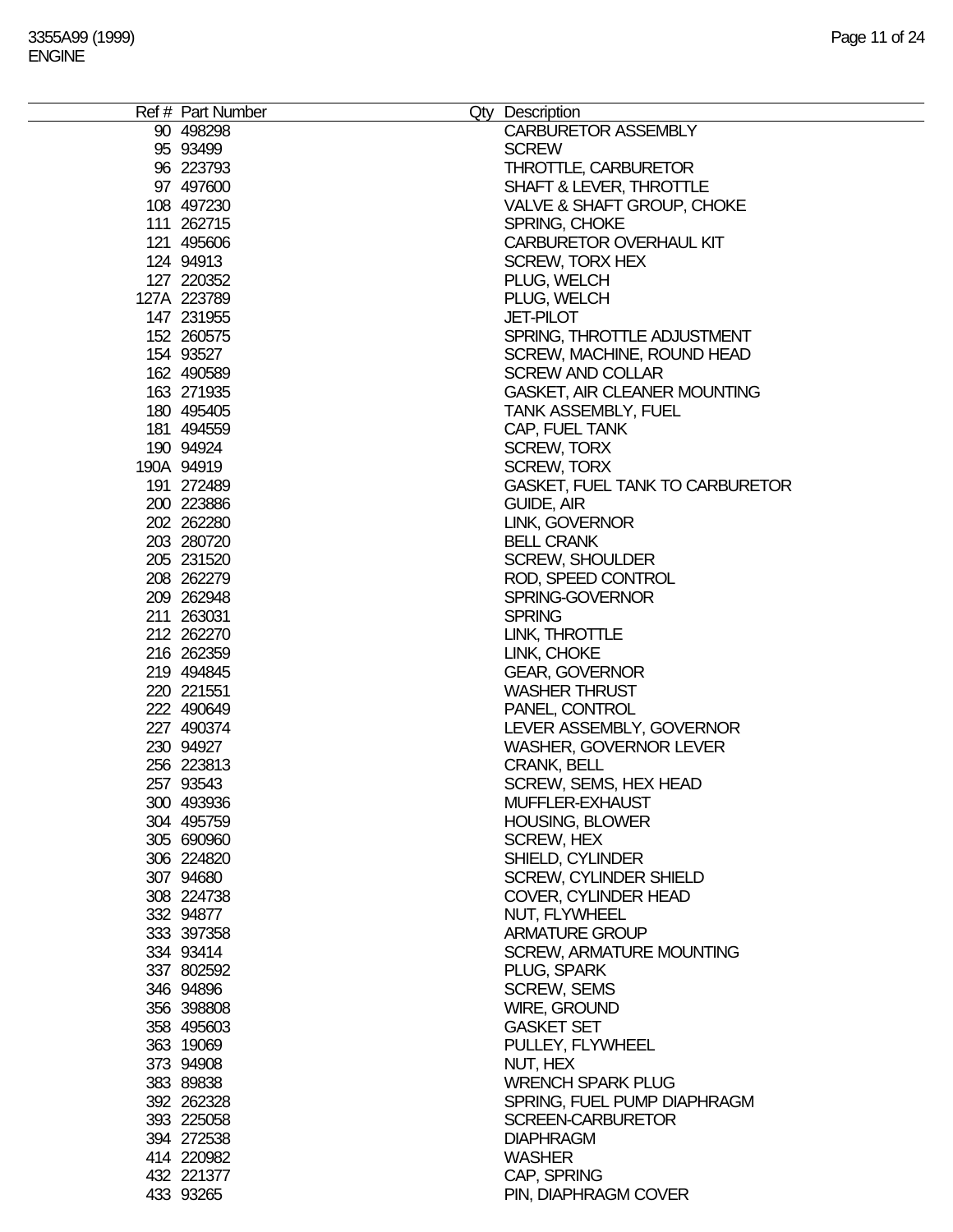| Ref # Part Number | Qty Description                    |
|-------------------|------------------------------------|
| 434 213963        | COVER, DIAPHRAGM                   |
| 435 93141         | <b>SCREW, DIAPHRAGM</b>            |
| 455 225121        | <b>CUP, STARTER</b>                |
| 456 281503        | <b>RETAINER, STARTER</b>           |
| 459 281505        | PAWL, RATCHET                      |
|                   |                                    |
| 467 280715        | <b>KNOB, CONTROL</b>               |
| 524 271485        | <b>SEAL, FILLER TUBE</b>           |
| 526 94914         | SCREW, SEMS, TANK BRACKET MOUNT    |
| 527 223786        | <b>CLAMP BREATHER TUBE</b>         |
| 528 231550        | <b>TUBE, BREATHER</b>              |
| 529 67838         | <b>GROMMET, BREATHER TUBE</b>      |
| 535 491435        | FILTER, AIR                        |
| 536 494279        | AIR CLEANER KIT                    |
| 542 94897         | <b>SCREW</b>                       |
| 552 231079        | <b>BUSHING, GOVERNOR CRANK</b>     |
| 562 94907         | <b>BOLT, GOVENOR LEVEL</b>         |
| 592 231978        | NUT, HEX                           |
| 608 692696        | STARTER ASSEMBLY, REWIND           |
| 611 231068        | PIPE FUEL                          |
| 612 391813        | FUEL PIPE AND CLIP ASSEMBLY        |
| 613 93935         | <b>SCREW, HEX HEAD</b>             |
| 614 93306         | COTTER, HAIR PIN                   |
| 616 495243        | <b>CRANK, GOVERNOR</b>             |
| 621 396847        | SWITCH, STOP                       |
| 623 94943         | P/N CONFLICT - CHECK WITH SUPPLIER |
| 634 271853        | WASHER, THROTTLE SHAFT, FOAM       |
| 635 66538         | ELBOW, SPARK PLUG                  |
| 676 393757        | DEFLECTOR, EXHAUST, SIDE OUTLET    |
| 679 270382        | WASHER, FOAM                       |
| 680 221839        | <b>WASHER, BRASS</b>               |
| 689 263073        | SPRING, RETAINER                   |
| 741 262992        | <b>GEAR, TIMING</b>                |
| 779 262570        | LINK, SPEED CONTROL                |
| 780 225029        | <b>ANCHOR, SPRING</b>              |
| 851 493880        | <b>TERMINAL, IGNITION CABLE</b>    |
| 869 211787        | SEAT, INTAKE VALVE, STANDARD       |
| 870 211172        | SEAT, INTAKE VALVE, STANDARD       |
| 871 262001        | <b>GUIDE, EXHAUST VALVE</b>        |
| 871 63709         | <b>GUIDE, INTAKE VALVE</b>         |
|                   |                                    |
| 883 272309        | <b>GASKET, EXHAUST</b>             |
| 916 280321        | RACK, GEAR CONTROL                 |
| 966 492797        | <b>BASE, AIR CLEANER</b>           |
| 967 491588        | SUB=3364                           |
| 968 495872        | <b>COVER, AIR CLEANER</b>          |
| 969 490073        | <b>SCREW, COVER MOUNTING</b>       |
| 971 94902         | <b>SCREW, HEX HEAD</b>             |
| 987 398970        | SEAL, THROTTLE SHAFT               |
| 995 225057        | LEVER, BRACKET ASSY                |
| 1012 490507       | <b>RETAINER, LINK</b>              |
| 1036 499345       | <b>LABEL KIT-EMISSIONS</b>         |
| 1095 498529       | <b>VALVE OVERHAUL GASKET KIT</b>   |
| 2500 137202-1114  | <b>ENGINE</b>                      |
| 491145            | <b>SHORTBLOCK</b>                  |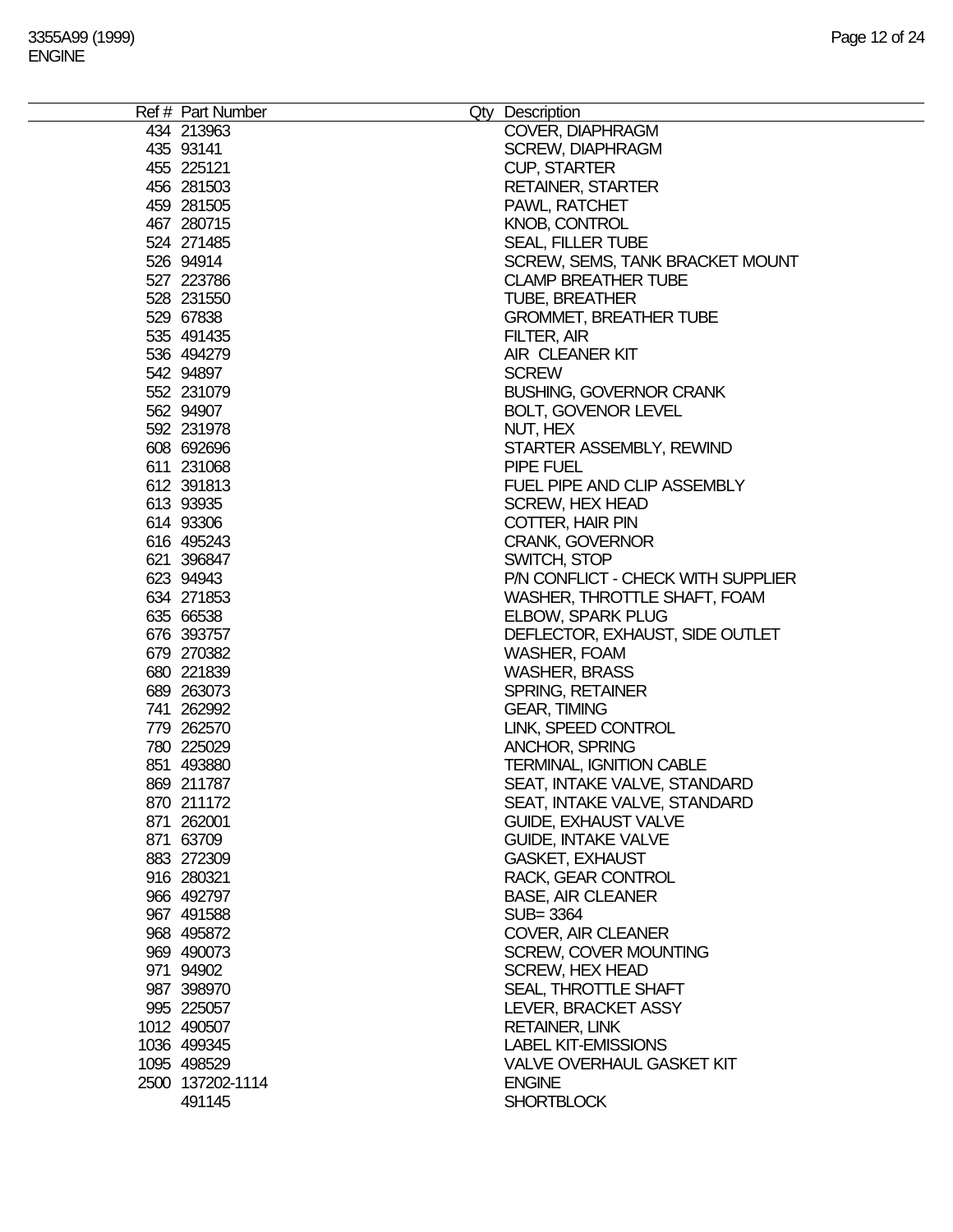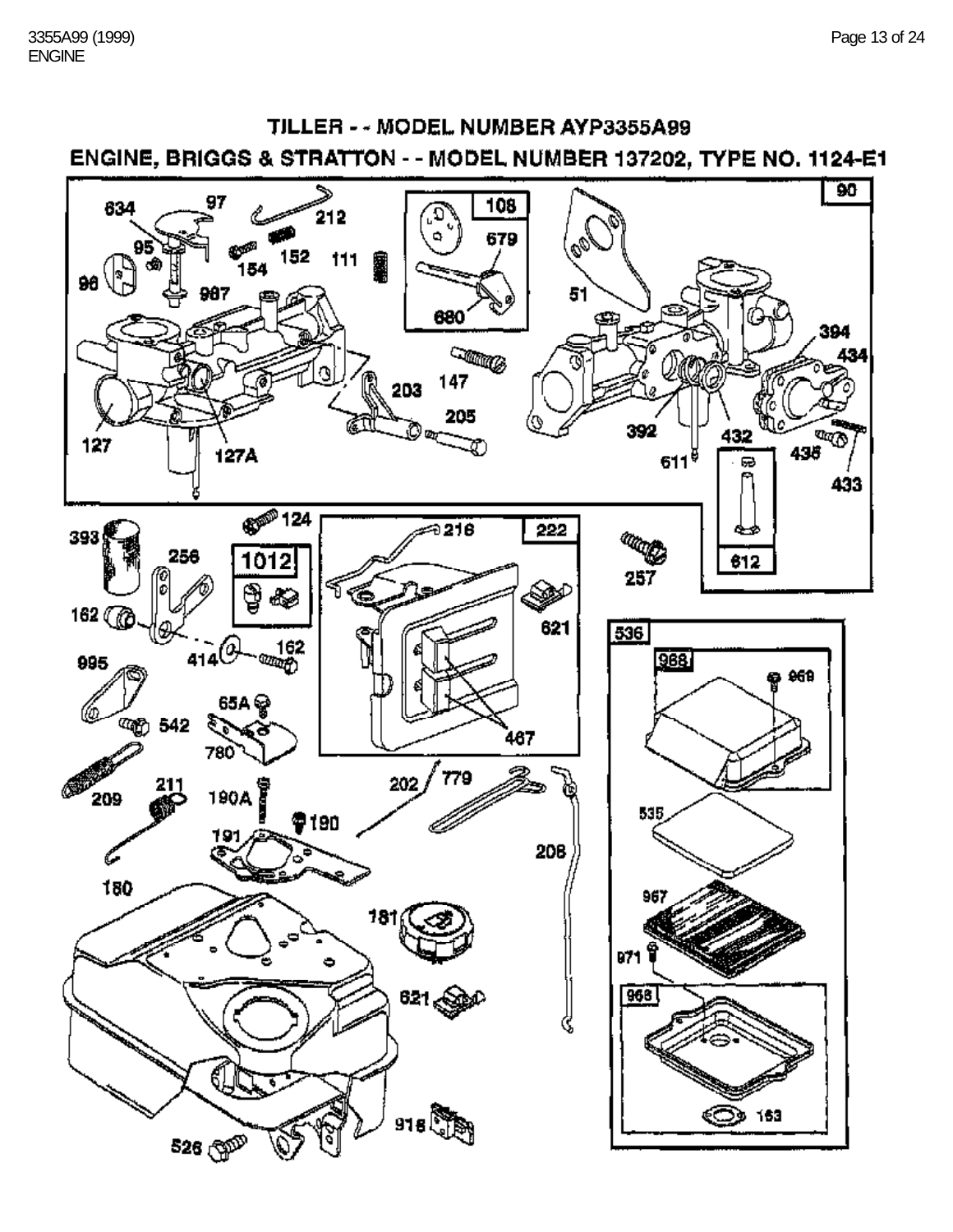| Ref # Part Number |                                      |
|-------------------|--------------------------------------|
|                   | Qty Description                      |
| 1 497144          | <b>CYLINDER ASSEMBLY</b>             |
| 2 399268          | <b>BUSHING, CYLINDER</b>             |
| 3 299819          | SEAL, OIL                            |
| 5 214040          | <b>HEAD, CYLINDER</b>                |
| 7 272157          | <b>GASKET, CYLINDER HEAD</b>         |
| 8 495774          | <b>BREATHER ASSEMBLY</b>             |
| 9 27549           | <b>GASKET, VALVE COVER</b>           |
| 10 94621          | <b>SCREW, STEMS</b>                  |
| 11 66578          | <b>GROMMET, BREATHER TUBE</b>        |
| 12 270080         | GASKET CRANKCASE STANDARD .015"      |
| 12 270125         | <b>GASKET, CRANKCASE .005" THICK</b> |
| 12 270126         | GASKET, CRANKCASE .009" THICK        |
| 13 94221          | SCREW, CYLINDER HEAD 2-3/32"         |
| 14 94679          | SCREW, CYLINDER HEAD 2-15/32"        |
| 15 94916          | PLUG, PIPE, HEX SOCKET               |
| 16 492088         | <b>CRANKSHAFT</b>                    |
| 16 94388          | <b>TIMING GEAR KEY</b>               |
| 18 494044         |                                      |
|                   | COVER ASSEMBLY, CRANKCASE            |
| 19 495660         | <b>BUSHING, CRANKCASE COVER</b>      |
| 20 294606         | SEAL, OIL                            |
| 21 281658         | PLUG-OIL FILLER                      |
| 21A 399195        | SEAL ASSEMBLY, CYLINDER PLUG         |
| 22 94980          | <b>SCREW, COVER MOUNTING</b>         |
| 23 393673         | FLYWHEEL-MAGNETO                     |
| 24 222698         | <b>KEY, FLYWHEEL</b>                 |
| 25 298904         | PISTON ASSEMBLY, STANDARD            |
| 25 298905         | PISTON ASSEMBLY .010" OVERSIZE       |
| 25 298906         | PISTON ASSEMBLY .020" OVERSIZE       |
| 25 298907         | PISTON ASSEMBLY .030" OVERSIZE       |
| 26 298982         | RING SET, PISTON, STANDARD           |
| 26 299742         | RING SET, PISTON, CHROME, STANDARD   |
| 26 298983         | RING SET, PISTON .010" OVERSIZE      |
| 26 298984         | RING SET, PISTON .020" OVERSIZE      |
| 26 298985         | RING SET, PISTON .030" OVERSIZE      |
| 27 26026          | <b>LOCK, PISTON PIN</b>              |
| 28 298909         | PIN ASSY, PISTON, STD                |
|                   | PIN ASSEMBLY, PISTON .005" OVERSIZE  |
| 28 298908         |                                      |
| 29 299430         | ROD ASSEMBLY, CONNECTING             |
| 29 390459         | ROD ASSEMBLY, CONNECTING             |
| 30 221890         | DIPPER, CONNECTING ROD               |
| 32 94745          | SCREW, CONNECTING ROD                |
| 33 211119         | VALVE, EXHAUST                       |
| 34 261044         | <b>VALVE, INTAKE</b>                 |
| 35 260552         | SPRING, INTAKE VALVE                 |
| 36 26478          | SPRING, EXHAUST VALVE                |
| 37 222443         | <b>GUARD, FLYWHEEL</b>               |
| 40 93312          | <b>RETAINER, VALVE SPRING</b>        |
| 45 260642         | TAPPET, VALVE                        |
| 46 214726         | <b>GEAR-CAM</b>                      |
| 51 273113         | <b>GASKET, CARBURETOR MOUNTING</b>   |
| 55 497442         | <b>HOUSING, REWIND STARTER</b>       |
| 56 498144         | PULLEY, REWIND STARTER               |
| 58 66894          | ROPE, REWIND STARTER                 |
| 60 691915         | <b>HANDLE, REWIND STARTER</b>        |
|                   |                                      |
| 65 94904          | <b>SCREW, SEMS</b>                   |
| 65A 94669         | <b>SCREW, HEX</b>                    |
| 73 225176         | <b>SCREEN, ROTATING</b>              |
| 81 222263         | LOCK, SCREW                          |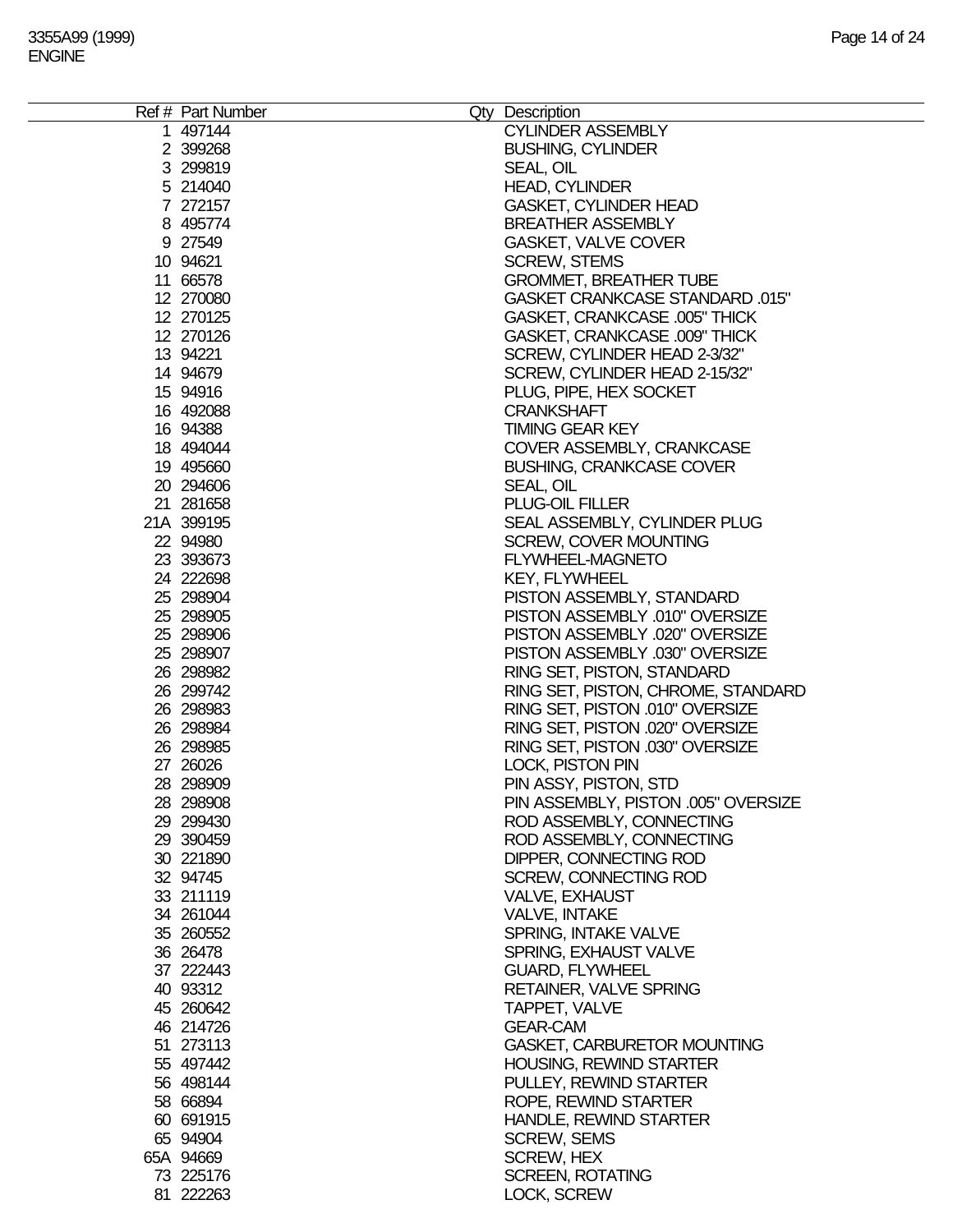| Ref # Part Number        | Qty Description                               |
|--------------------------|-----------------------------------------------|
| 90 498298                | <b>CARBURETOR ASSEMBLY</b>                    |
| 95 93499                 | <b>SCREW</b>                                  |
| 96 223793                | <b>THROTTLE, CARBURETOR</b>                   |
| 97 497600                | <b>SHAFT &amp; LEVER, THROTTLE</b>            |
| 108 497230               | <b>VALVE &amp; SHAFT GROUP, CHOKE</b>         |
| 111 262715               | SPRING, CHOKE                                 |
| 121 495606               | <b>CARBURETOR OVERHAUL KIT</b>                |
| 124 94913                | <b>SCREW, TORX HEX</b>                        |
| 127 220352               | PLUG, WELCH                                   |
| 127A 223789              | PLUG, WELCH                                   |
| 147 231955               | <b>JET-PILOT</b>                              |
| 152 260575               | SPRING, THROTTLE ADJUSTMENT                   |
| 154 93527                | SCREW, MACHINE, ROUND HEAD                    |
| 162 490589               | <b>SCREW AND COLLAR</b>                       |
| 163 271935               | <b>GASKET, AIR CLEANER MOUNTING</b>           |
| 180 495405               | <b>TANK ASSEMBLY, FUEL</b>                    |
| 181 494559               | CAP, FUEL TANK                                |
| 190 94924                | <b>SCREW, TORX</b>                            |
| 190A 94919               | <b>SCREW, TORX</b>                            |
| 191 272489               | <b>GASKET, FUEL TANK TO CARBURETOR</b>        |
| 200 223886               | GUIDE, AIR                                    |
| 202 262280               | LINK, GOVERNOR                                |
| 203 280720               | <b>BELL CRANK</b>                             |
| 205 231520               | <b>SCREW, SHOULDER</b>                        |
| 208 262279               |                                               |
|                          | ROD, SPEED CONTROL                            |
| 209 262948<br>211 263031 | SPRING-GOVERNOR                               |
|                          | <b>SPRING</b>                                 |
| 212 262270               | LINK, THROTTLE                                |
| 216 262359               | LINK, CHOKE                                   |
| 219 494845<br>220 221551 | <b>GEAR, GOVERNOR</b><br><b>WASHER THRUST</b> |
| 222 490649               | PANEL, CONTROL                                |
| 227 490374               | LEVER ASSEMBLY, GOVERNOR                      |
| 230 94927                | <b>WASHER, GOVERNOR LEVER</b>                 |
| 256 223813               | <b>CRANK, BELL</b>                            |
| 257 93543                | SCREW, SEMS, HEX HEAD                         |
| 300 493936               | MUFFLER-EXHAUST                               |
| 304 495759               | <b>HOUSING, BLOWER</b>                        |
| 305 690960               | <b>SCREW, HEX</b>                             |
| 306 224820               | SHIELD, CYLINDER                              |
| 307 94680                | <b>SCREW, CYLINDER SHIELD</b>                 |
| 308 224738               | COVER, CYLINDER HEAD                          |
| 332 94877                | NUT, FLYWHEEL                                 |
| 333 397358               | <b>ARMATURE GROUP</b>                         |
| 334 93414                | <b>SCREW, ARMATURE MOUNTING</b>               |
| 337 802592               | PLUG, SPARK                                   |
| 346 94896                | <b>SCREW, SEMS</b>                            |
| 356 398808               | <b>WIRE, GROUND</b>                           |
| 358 495603               | <b>GASKET SET</b>                             |
| 363 19069                | PULLEY, FLYWHEEL                              |
| 373 94908                | NUT, HEX                                      |
| 383 89838                | <b>WRENCH SPARK PLUG</b>                      |
| 392 262328               | SPRING, FUEL PUMP DIAPHRAGM                   |
|                          |                                               |
| 393 225058               | <b>SCREEN-CARBURETOR</b>                      |
| 394 272538               | <b>DIAPHRAGM</b>                              |
| 414 220982               | <b>WASHER</b>                                 |
| 432 221377               | CAP, SPRING                                   |
| 433 93265                | PIN, DIAPHRAGM COVER                          |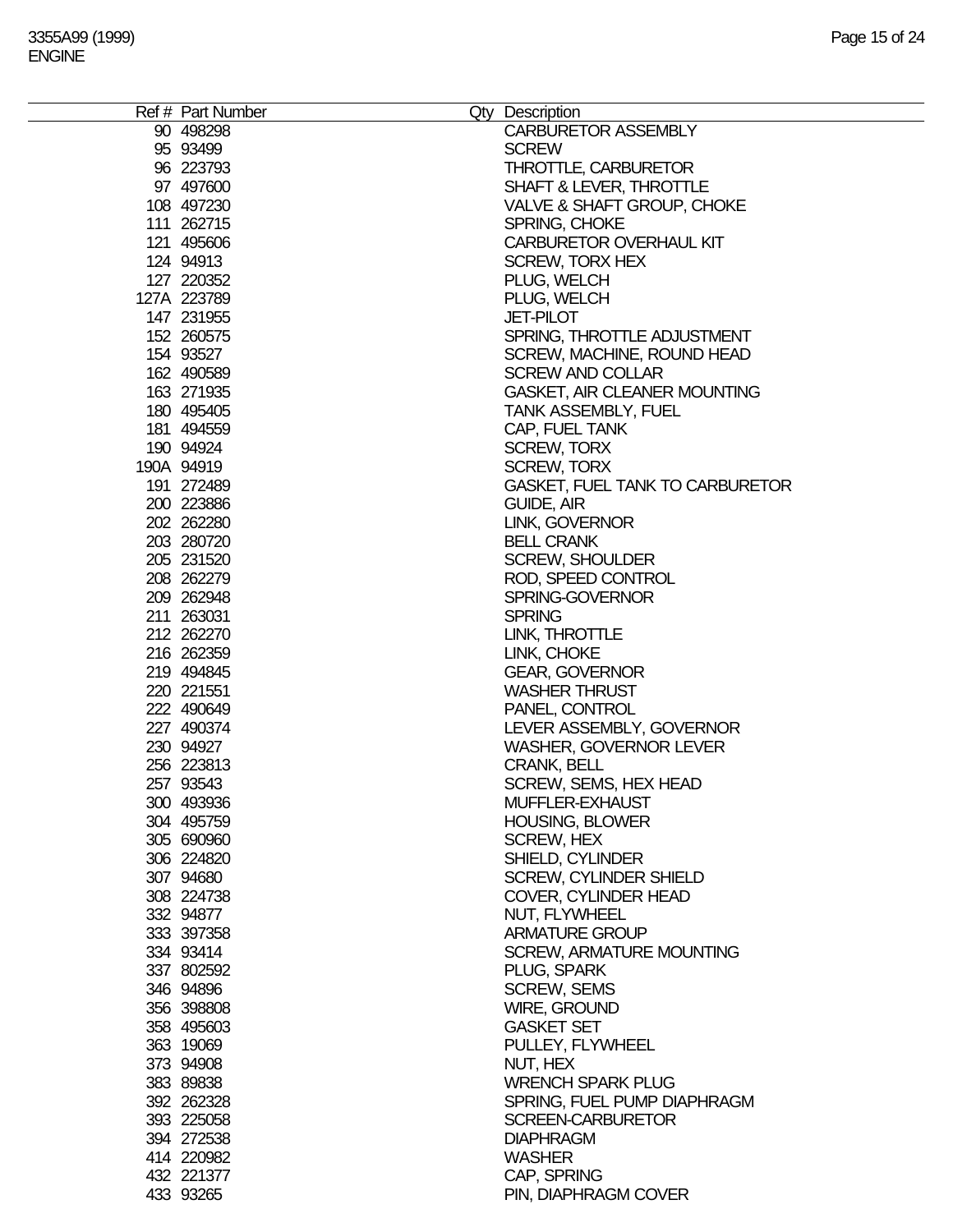| Ref # Part Number | Qty Description                    |
|-------------------|------------------------------------|
| 434 213963        | COVER, DIAPHRAGM                   |
| 435 93141         | <b>SCREW, DIAPHRAGM</b>            |
| 455 225121        | <b>CUP, STARTER</b>                |
| 456 281503        | <b>RETAINER, STARTER</b>           |
| 459 281505        | PAWL, RATCHET                      |
|                   |                                    |
| 467 280715        | <b>KNOB, CONTROL</b>               |
| 524 271485        | <b>SEAL, FILLER TUBE</b>           |
| 526 94914         | SCREW, SEMS, TANK BRACKET MOUNT    |
| 527 223786        | <b>CLAMP BREATHER TUBE</b>         |
| 528 231550        | <b>TUBE, BREATHER</b>              |
| 529 67838         | <b>GROMMET, BREATHER TUBE</b>      |
| 535 491435        | FILTER, AIR                        |
| 536 494279        | AIR CLEANER KIT                    |
| 542 94897         | <b>SCREW</b>                       |
| 552 231079        | <b>BUSHING, GOVERNOR CRANK</b>     |
| 562 94907         | <b>BOLT, GOVENOR LEVEL</b>         |
| 592 231978        | NUT, HEX                           |
| 608 692696        | STARTER ASSEMBLY, REWIND           |
| 611 231068        | PIPE FUEL                          |
| 612 391813        | FUEL PIPE AND CLIP ASSEMBLY        |
| 613 93935         | <b>SCREW, HEX HEAD</b>             |
| 614 93306         | COTTER, HAIR PIN                   |
| 616 495243        | <b>CRANK, GOVERNOR</b>             |
| 621 396847        | SWITCH, STOP                       |
| 623 94943         | P/N CONFLICT - CHECK WITH SUPPLIER |
| 634 271853        | WASHER, THROTTLE SHAFT, FOAM       |
| 635 66538         | ELBOW, SPARK PLUG                  |
| 676 393757        | DEFLECTOR, EXHAUST, SIDE OUTLET    |
| 679 270382        | WASHER, FOAM                       |
| 680 221839        | <b>WASHER, BRASS</b>               |
| 689 263073        | SPRING, RETAINER                   |
| 741 262992        | <b>GEAR, TIMING</b>                |
| 779 262570        | LINK, SPEED CONTROL                |
| 780 225029        | <b>ANCHOR, SPRING</b>              |
| 851 493880        | <b>TERMINAL, IGNITION CABLE</b>    |
| 869 211787        | SEAT, INTAKE VALVE, STANDARD       |
| 870 211172        | SEAT, INTAKE VALVE, STANDARD       |
| 871 262001        | <b>GUIDE, EXHAUST VALVE</b>        |
| 871 63709         | <b>GUIDE, INTAKE VALVE</b>         |
|                   |                                    |
| 883 272309        | <b>GASKET, EXHAUST</b>             |
| 916 280321        | RACK, GEAR CONTROL                 |
| 966 492797        | <b>BASE, AIR CLEANER</b>           |
| 967 491588        | SUB=3364                           |
| 968 495872        | <b>COVER, AIR CLEANER</b>          |
| 969 490073        | <b>SCREW, COVER MOUNTING</b>       |
| 971 94902         | <b>SCREW, HEX HEAD</b>             |
| 987 398970        | SEAL, THROTTLE SHAFT               |
| 995 225057        | LEVER, BRACKET ASSY                |
| 1012 490507       | <b>RETAINER, LINK</b>              |
| 1036 499345       | <b>LABEL KIT-EMISSIONS</b>         |
| 1095 498529       | <b>VALVE OVERHAUL GASKET KIT</b>   |
| 2500 137202-1114  | <b>ENGINE</b>                      |
| 491145            | <b>SHORTBLOCK</b>                  |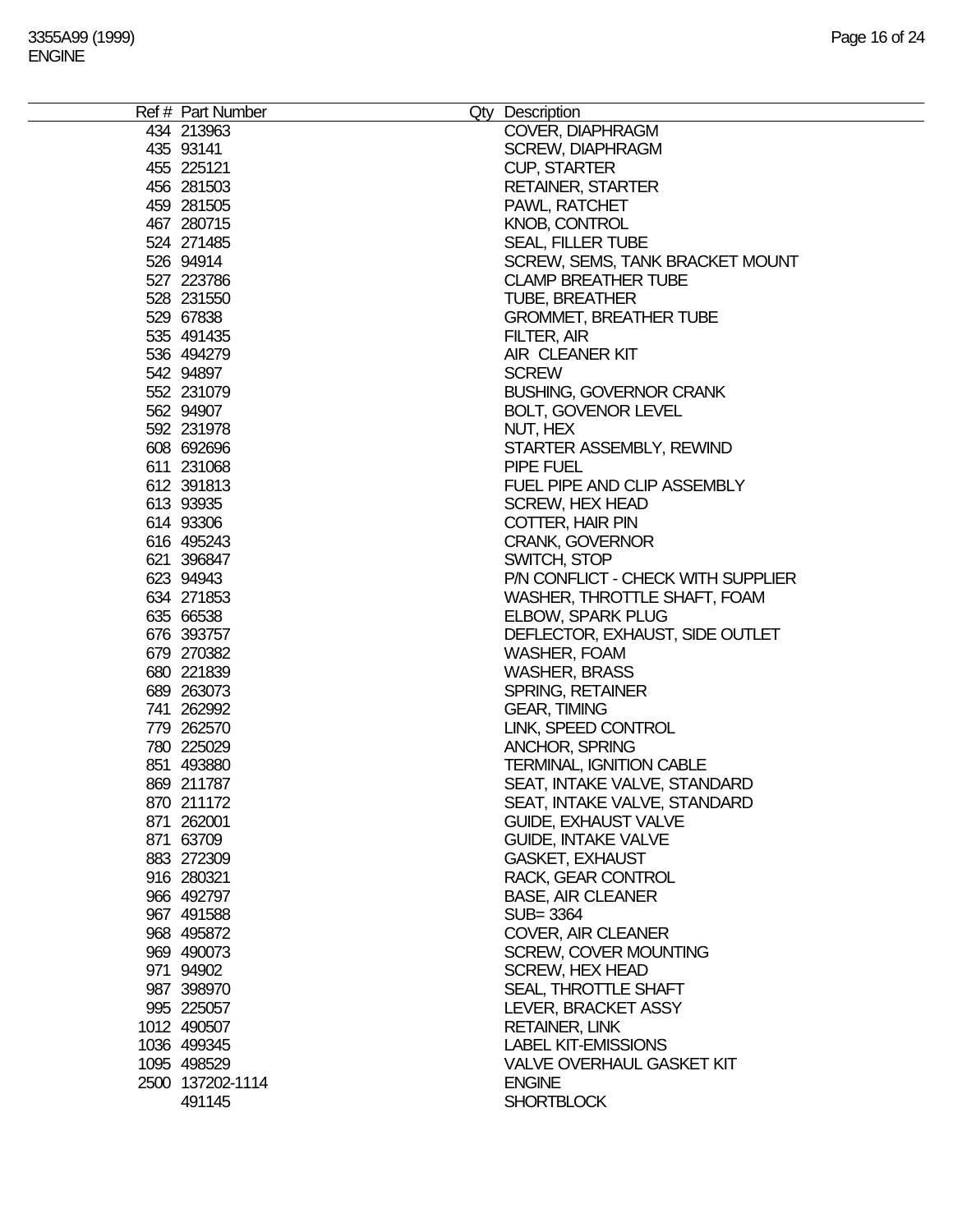### TILLER - - MODEL NUMBER AYP3355A99

#### **HANDLE ASSEMBLY**



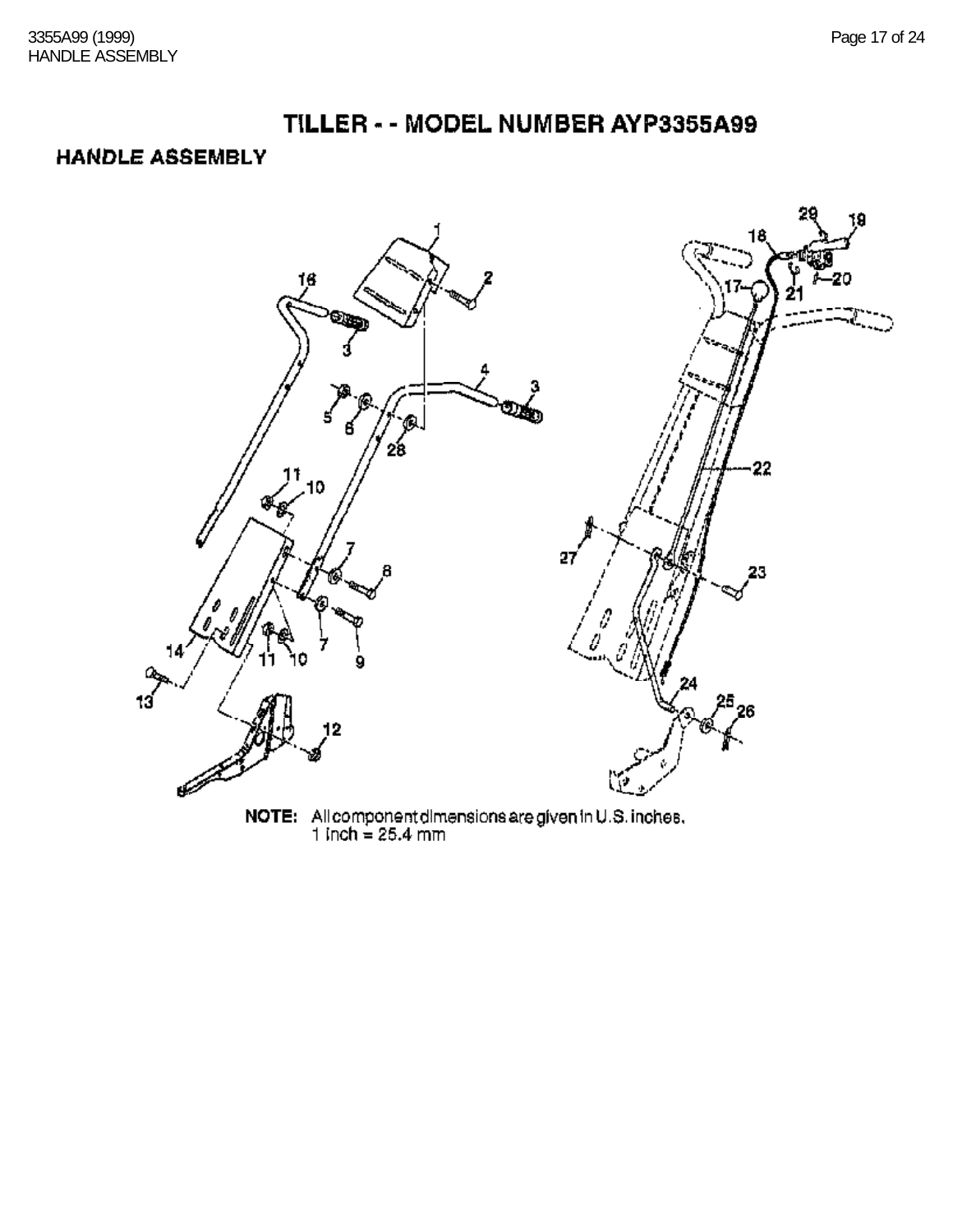÷

|   | Ref # Part Number | Qty Description       |
|---|-------------------|-----------------------|
| 1 | 131268X505        | <b>HANDLE BRKT</b>    |
|   | 2 72140512        | <b>BOLT</b>           |
|   | 3 9266R           | SUB= 624A78           |
|   | 4 166376          | <b>HANDLE.LH</b>      |
|   | 5 73680500        | SUB=73690500          |
|   | 6 19111116        | <b>WASHER</b>         |
|   | 7 19121414        | <b>WASHER</b>         |
|   | 8 74760516        | SUB= 77394            |
|   | 9 74760512        | <b>BOLT</b>           |
|   | 10 10040500       | <b>LOCKWASHER</b>     |
|   | 11 73220500       | NUT.HEX.5/16-18       |
|   | 12 98000129       | <b>NUT</b>            |
|   | 13 72140506       | <b>BOLT</b>           |
|   | 14 674A150505     | <b>HANDLE PANEL</b>   |
|   | 16 16 6377        | <b>HANDLE.RH</b>      |
|   | 17 106932X        | KNOB T(3/8 HOLE)      |
|   | 18 16 6868        | CABL.CLUTCH.49.88     |
|   | 19 151229         | LEVER CONTRL TINE     |
|   | 20 154805         | "PIN PIVOT, GROOVED"  |
|   | 21 12000027       | <b>E-RING</b>         |
|   | 22 167692         | ROD.REVERSE.UPPER.22  |
|   | 23 1778E          | RIVET.RD.HD.DRILL     |
|   | 24 2613J          | <b>REVERSE ROD TI</b> |
|   | 25 19131316       | <b>WASHER</b>         |
|   | 26 76020412       | <b>COTTER PIN</b>     |
|   | 27 76020308       | SUB=3145              |
|   | 28 19131312       | <b>WASHER</b>         |
|   | 29 12000059       | <b>RETAINER RING</b>  |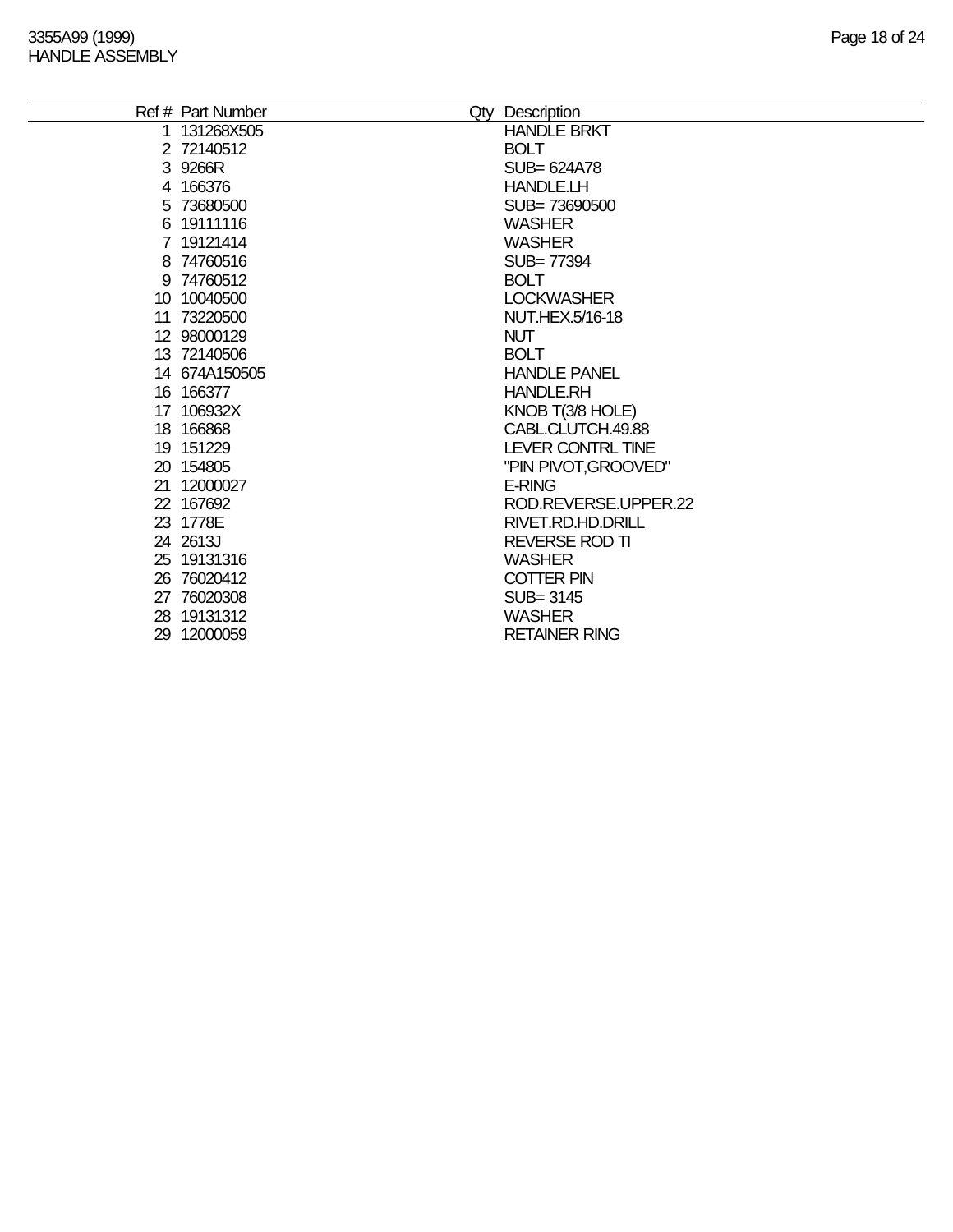**TINE ASSEMBLY** 

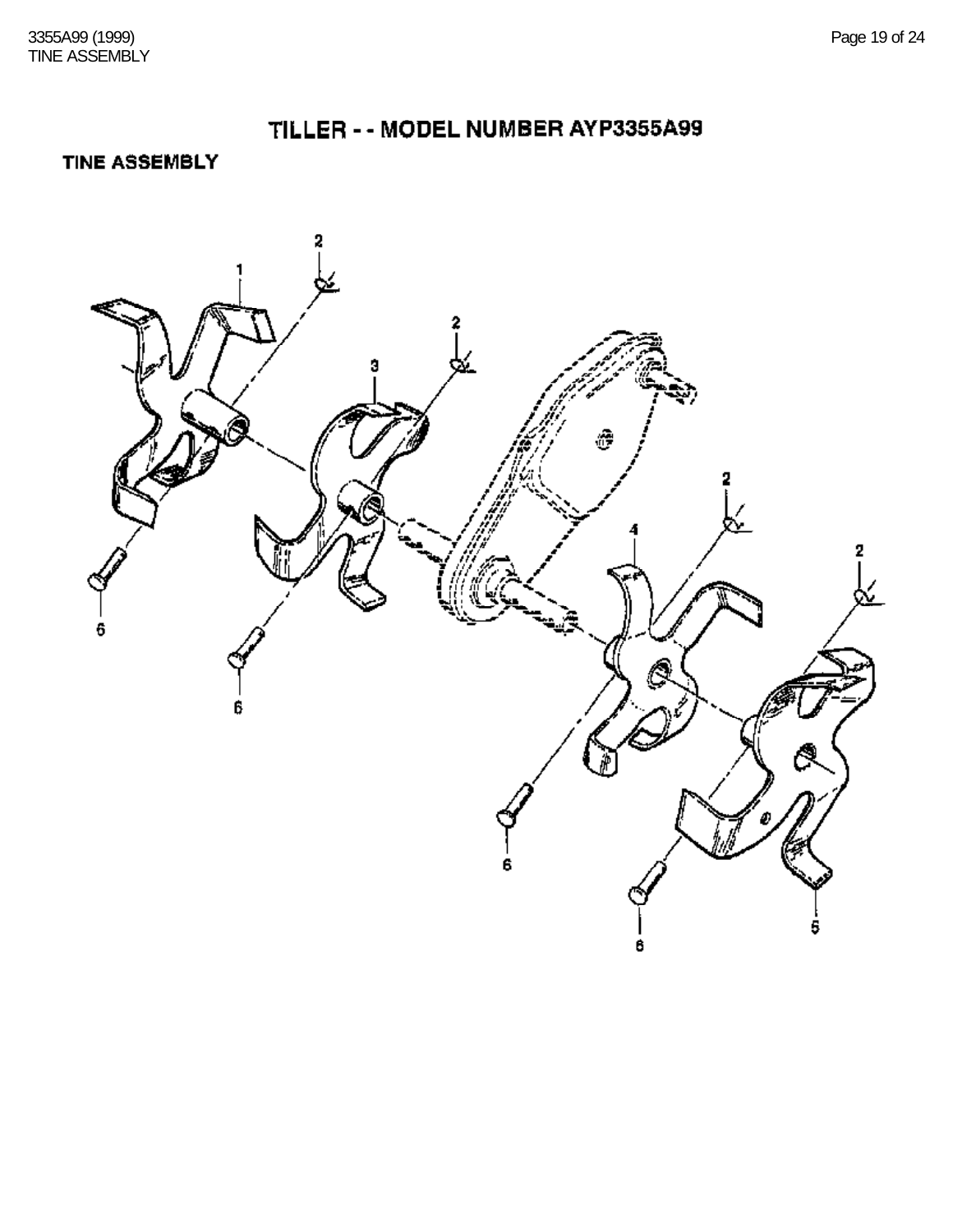3355A99 (1999) Page 20 of 24 TINE ASSEMBLY

| Ref # Part Number | Description<br>Qty     |
|-------------------|------------------------|
| 156934            | "TINE ASM, OUTER RH"   |
| 2 163552          | <b>RETAINER SPRING</b> |
| 3 156932          | "TINE ASM.INNER, RH"   |
| 4 156931          | TINE ASM.INNER LH      |
| 5 156933          | "TINE ASM, OUTER LH"   |
| 6 4929H           | RIVET PAN HD.1.75      |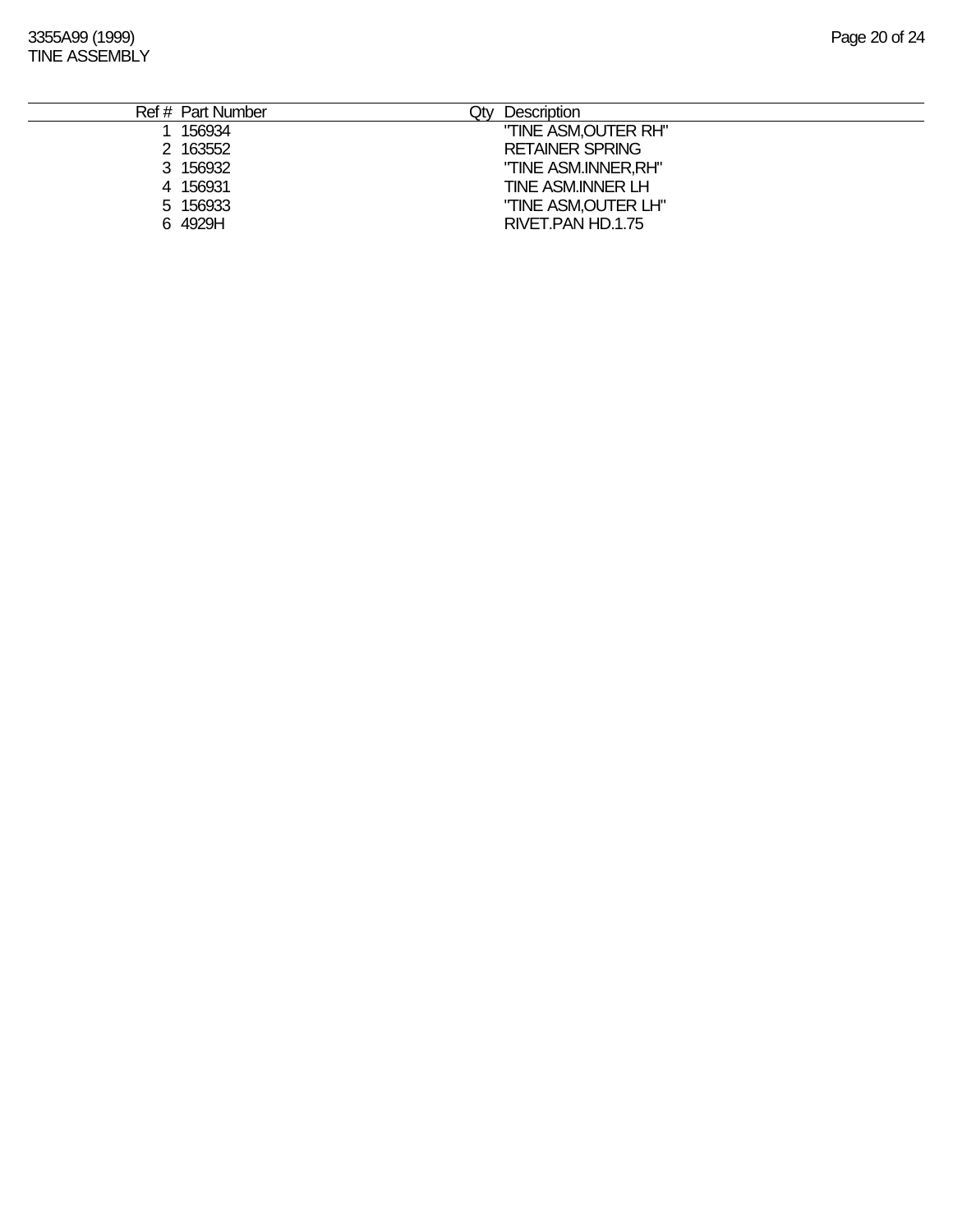# TILLER - - MODEL NUMBER AYP3355A99

## **TRANSMISSION**

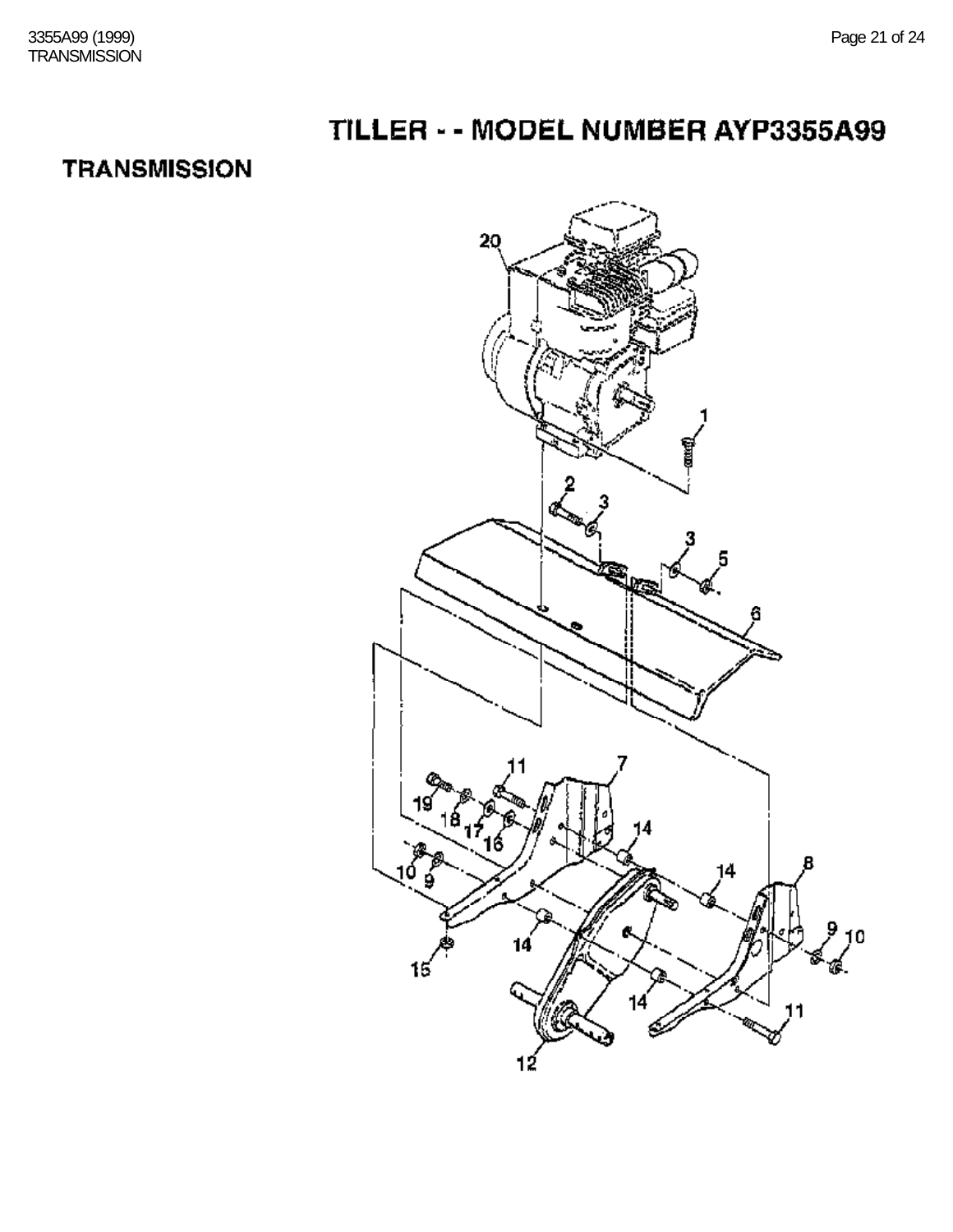|     | Ref # Part Number | Qty | Description                 |
|-----|-------------------|-----|-----------------------------|
|     | 1 74760524        |     | BOLT.HEX.5/16-1.5           |
|     | 2 74780652        |     | <b>BOLT HEX 3/8-16</b>      |
|     | 3 19131311        |     | WASHER                      |
|     | 5 73800600        |     | <b>NUT</b>                  |
|     | 6 9057R505        |     | <b>TINE SHIELD</b>          |
|     | 7 165835          |     | <b>BRACKET.ENGINE.RH</b>    |
|     | 8 1948J           |     | <b>ENGINE BRKT LH TI</b>    |
|     | 9 10040500        |     | <b>LOCKWASHER</b>           |
|     | 10 73220500       |     | <b>NUT.HEX.5/16-18</b>      |
| 11  | 74760544          |     | SUB= 74780544               |
|     | 12 151222         |     | SUB= 165808                 |
|     | 14 9173R          |     | SPLIT SPACER RT             |
|     | 15 73510500       |     | <b>NUT</b>                  |
|     | 16 19091412       |     | <b>WASHER</b>               |
| 17  | 19092016          |     | <b>WASHER</b>               |
| 18. | 10040400          |     | <b>LOCKWASHER</b>           |
|     | 19 74610412       |     | <b>BOLT</b>                 |
|     | 20 PARTSIMAGE     |     | <b>REFER TO PARTS IMAGE</b> |
|     | 20 SUPPLIER       |     | <b>CHECK WITH SUPPLIER</b>  |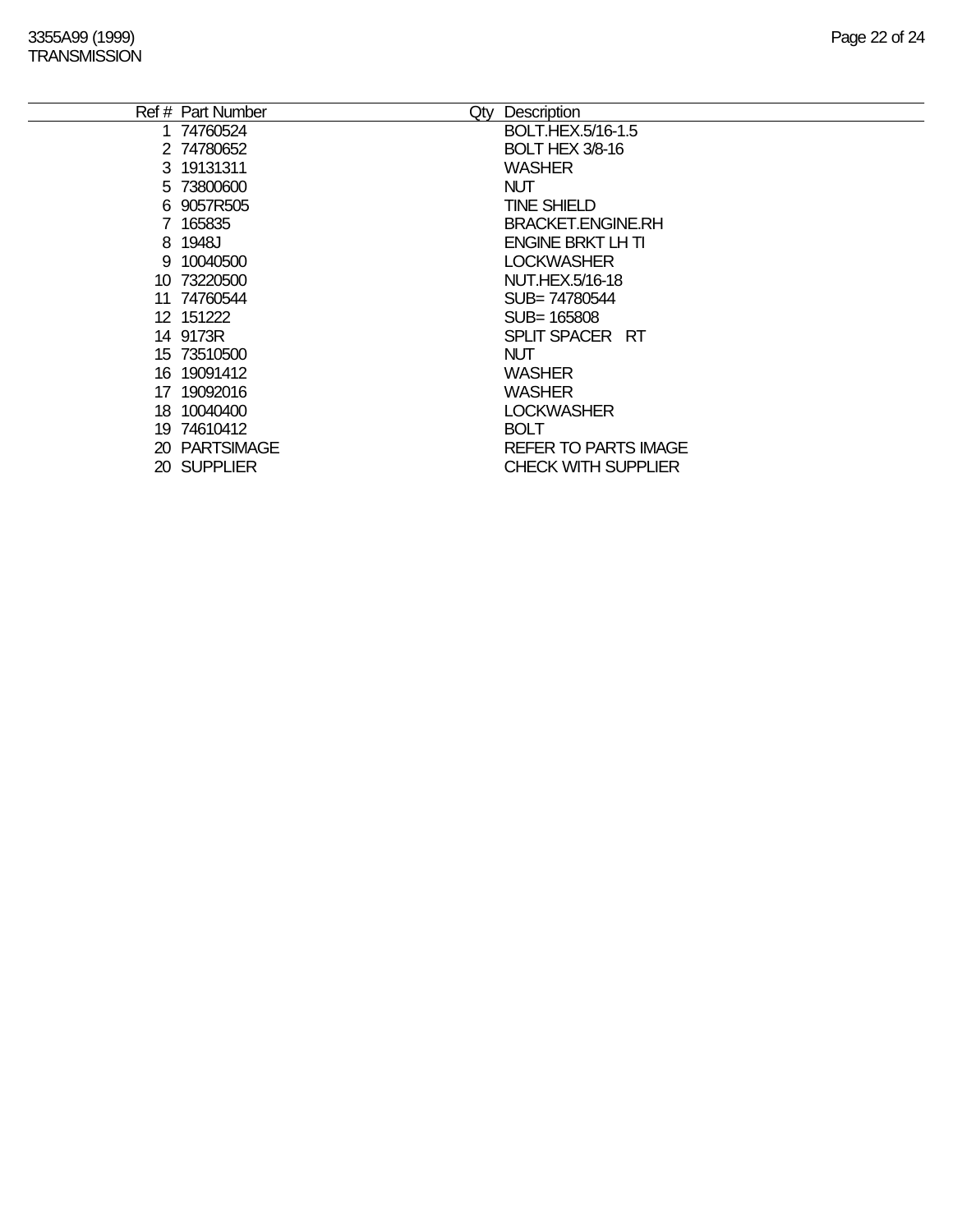## TILLER - - MODEL NUMBER AYP3355A99 WHEEL AND DEPTH STAKE ASSEMBLY